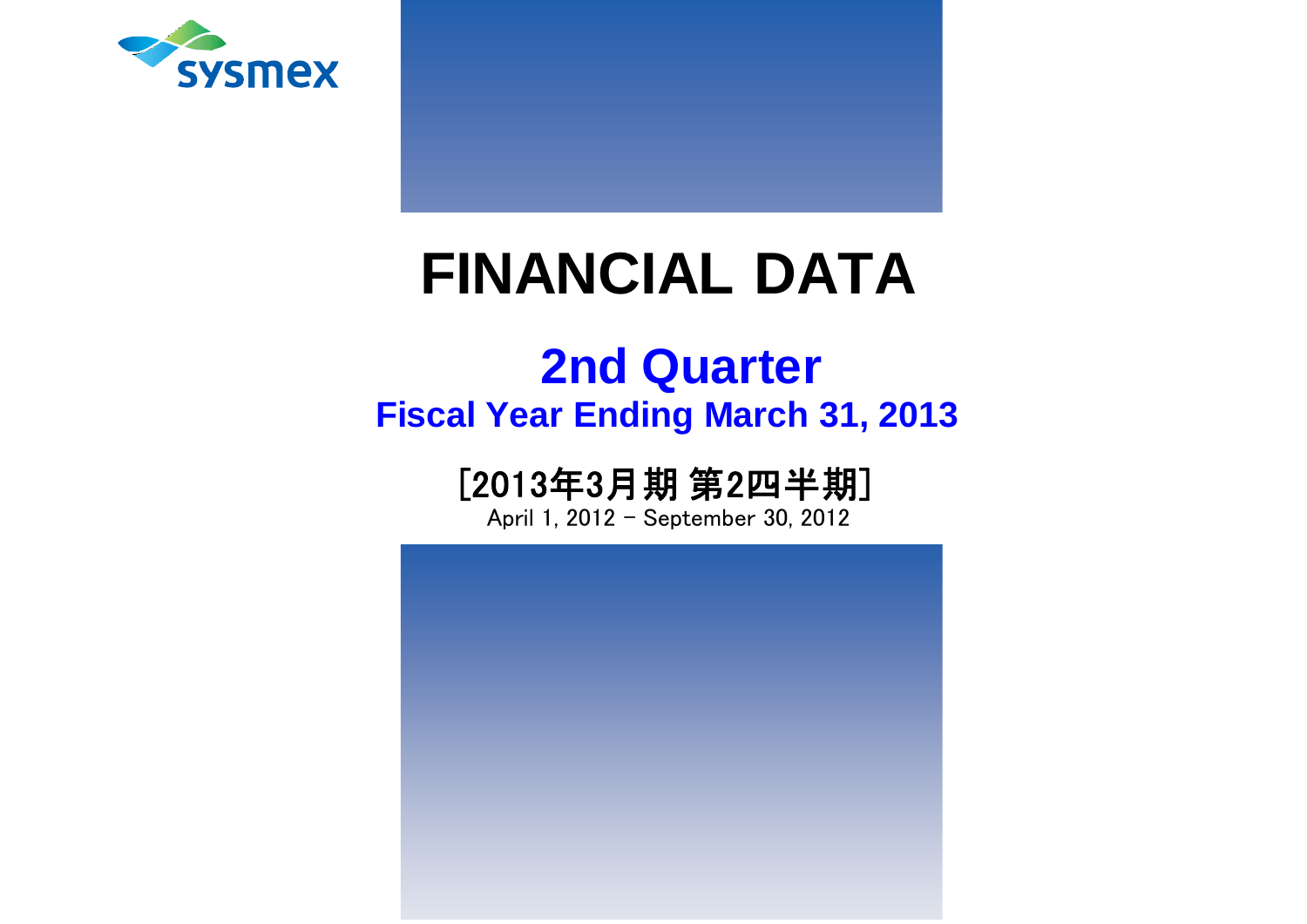| 目次                | <b>CONTENTS</b>                                                                                                                       |    |
|-------------------|---------------------------------------------------------------------------------------------------------------------------------------|----|
| <連結データ>           | $<$ Consolidated Data $>$                                                                                                             |    |
| 連結決算概要            | <b>Financial Summary (Consolidated)</b>                                                                                               |    |
| 連結貸借対照表           | <b>Consolidated Balance Sheets</b>                                                                                                    | 3  |
| 連結損益計算書           | <b>Consolidated Income Statement</b>                                                                                                  | 5  |
| 連結キャッシュフロ一計算書     | <b>Consolidated Cash Flow Statement</b>                                                                                               | 6  |
| 地域別・事業別・品目別売上高    | Net Sales by Destination, Business and Product Type <b>8</b>                                                                          |    |
| 地域別・事業別売上高        | <b>Net Sales by Destination and Business</b>                                                                                          | 9  |
| 地域別・品目別売上高        | Net Sales by Destination and Product Type                                                                                             | 12 |
| 所在地別売上高および営業利益の状況 | Net Sales and Operating Income (Loss) by Geographical Region<br>(Net Sales and Operating Income (Loss) of Subsidiaries in the Region) | 13 |

| <単独データ>  | $\le$ Non-consolidated Data $>$    |    |  |  |  |  |  |  |  |
|----------|------------------------------------|----|--|--|--|--|--|--|--|
| 主要単独財務指標 | Non-Consolidated Financial Summary | 14 |  |  |  |  |  |  |  |
|          |                                    |    |  |  |  |  |  |  |  |

| <関連データ>      | $\leq$ Associated Data $>$                      |    |  |  |  |  |  |  |
|--------------|-------------------------------------------------|----|--|--|--|--|--|--|
| 株式情報         | <b>Stock Information</b>                        | 15 |  |  |  |  |  |  |
| 会社概要         | <b>Corporate Data</b>                           | 16 |  |  |  |  |  |  |
| 連結子会社および関連会社 | <b>Consolidated Subsidiaries and Affiliates</b> | 17 |  |  |  |  |  |  |

| ● 2011年4月1日付で1株を2株に株式分割を実施しました。<br>The shares of shareholders was split two for one on April 1, 2011.<br>● 2011年3月期第4四半期の連結決算よりシスメックスフィリピン、シスメックスロシアの業績が反<br>映されています。                    |
|------------------------------------------------------------------------------------------------------------------------------------------------------------------------------------------|
| At the beginning of 4th quarter of fiscal year ended March 31, 2011, the consolidated figures                                                                                            |
| include the results of Sysmex Philippines Inc and Sysmex RUS LLC.<br>● 2011年3月期第3四半期の連結決算よりハイフェンバイオメッドの業績が反映されています。                                                                      |
| At the beginning of 3rd quarter of fiscal year ended March 31, 2011, the consolidated figures<br>include the results of HYPHEN BioMed, SAS.                                              |
| ● 2010年3月期第4四半期の連結決算よりヒタド、シスメックスエスパーニャ、シスメックスベトナ                                                                                                                                         |
| ムの業績が反映されています。                                                                                                                                                                           |
| At the beginning of 4th quarter of fiscal year ended March 31, 2010, the consolidated figures<br>include the results of HITADO GmbH, Sysmex Espana S.L., Sysmex Vietnam Company Limited. |
| ● 2010年3月期第1四半期の連結決算よりシスメックスベルギー、シスメックスオランダの業績が反                                                                                                                                         |
| 映されています。                                                                                                                                                                                 |
| At the beginning of 1st guarter of fiscal year ended March 31, 2010, the consolidated figures<br>include the results of Sysmex Belgium N.V, Sysmex Nederland B.V.                        |
| ● 2009年3月期第1四半期の連結決算よりシスメックス・ビオメリュ一株式会社の業績が反映されて                                                                                                                                         |
| います。                                                                                                                                                                                     |
| At the beginning of 1st quarter of fiscal year ended March 31, 2009, the consolidated figures<br>include the results of Sysmex bioMerieux Co., Ltd.                                      |
| ● 2007年3月期通期の連結決算よりシスメックスデジタナの業績が反映されています。                                                                                                                                               |
|                                                                                                                                                                                          |
| The consolidated figures for fiscal year ended March 31, 2007 include the results of the annual                                                                                          |
| period of Sysmex Digitana AG.                                                                                                                                                            |
| ● 2006年3月期の第1四半期より、一部を除く連結子会社の決算期を親会社に統一しています。<br>At the beginning of 1st quarter of fiscal year ended March 31, 2006, closing date of most                                              |
| consolidated subsidiaries was changed to be aligned with Sysmex Corporation.                                                                                                             |
| ● 2005年11月18日付で1株を2株に株式分割を実施しました。                                                                                                                                                        |
| The shares of shareholders was split two for one on November 18, 2005.                                                                                                                   |

#### 本資料のうち、業績見通し等に記載されている各数値は、現在入手可能な情報による判断および 仮定に基づき算出しており、判断や仮定に内在する不確定性および今後の事業運営や内外の状況 変化により、実際の業績等が見通しの数値と大きく異なる可能性があります。

#### Forward-looking Statements

This material contains forward-looking statements about Sysmex Corporation and its group companies (the Sysmex Group). These forward-looking statements are based on current<br>judgments and assumptions of the Sysmex Group in light of the information currently available to it,<br>and involve known and unknown risks, global economic conditions, competitive situations and changes in exchange rates. Such risks, uncertainties and other factors may cause our actual results, performance, achievements or financial position to be materially different from any future results, performance, achievements or financial position expressed or implied by these forward-looking statements.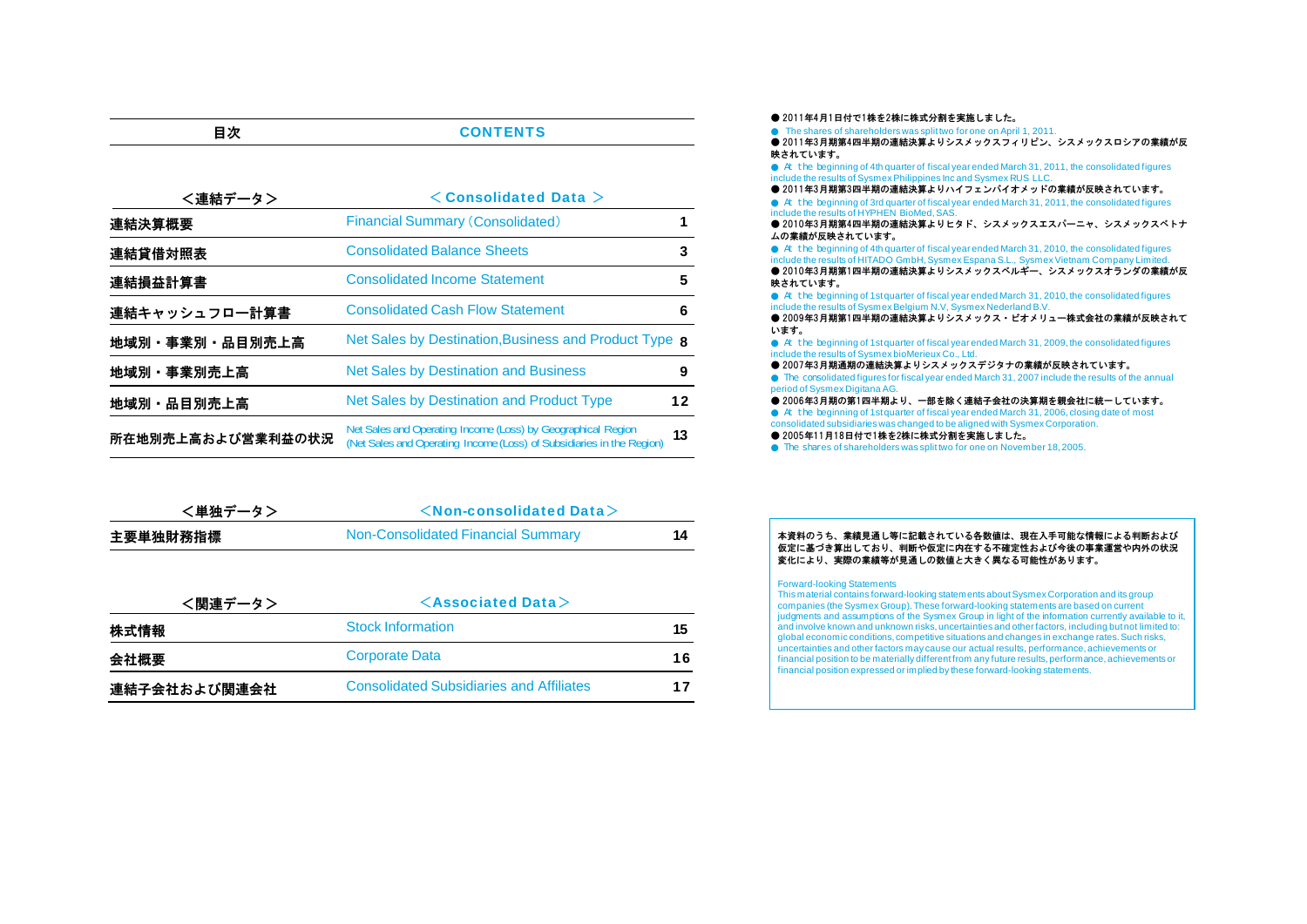## 連結データ

Consolidated Data

## 連結決算概要[第2四半期累計]

Financial Summary(Consolidated) [2nd Quarter]

|            |                                   |                                  |        |                  |                                         |        | $(\frac{4}{5})$ million $(\frac{4}{5})$ |                           |
|------------|-----------------------------------|----------------------------------|--------|------------------|-----------------------------------------|--------|-----------------------------------------|---------------------------|
| 項目 Item    |                                   | 決算期 Fiscal Term                  |        |                  | 2009.3 2Q 2010.3 2Q 2011.3 2Q 2012.3 2Q |        | 2013.3 2Q                               | 2013.3 通期予想<br>(Forecast) |
| 売上高        | Net Sales                         | $($ 百万円 $)$ $($ ¥ million $)$    | 56.497 | 55.743           | 60.063                                  | 65.266 | 67.181                                  | 140,000                   |
| 売上総利益      | <b>Gross Profit</b>               | (百万円)<br>$(\frac{4}{3})$ million | 35,879 | 35.598           | 39.028                                  | 41.191 | 42,387                                  | 86,500                    |
| 営業利益       | Operating Income                  | $($ 百万円 $)$ (\ $\angle$ million) | 6,927  | 7,138            | 9,556                                   | 9,437  | 10.591                                  | 20,000                    |
| 経常利益       | Ordinary Income                   | (百万円)<br>$(*$ million)           | 6.794  | 7.026            | 8.964                                   | 8.871  | 10.052                                  | 19.500                    |
| 当期純利益      | Net Income                        | (百万円)<br>$(*$ million)           | 3.526  | 4.317            | 5.501                                   | 5,862  | 6,388                                   | 12,100                    |
| 1株当たり当期純利益 | Net Income per Share              | (H)<br>$(\yen)$                  | 68.98  | 84.39            | 107.23                                  | 57.06  | 62.10                                   | 117.59                    |
| 自己資本当期純利益率 | Return on Equity [ROE]            | (96)                             |        |                  |                                         |        |                                         |                           |
| 売上総利益率     | <b>Gross Profit per Net Sales</b> | (96)                             | 63.5   | 63.9             | 65.0                                    | 63.1   | 63.1                                    | 61.8                      |
| 売上高営業利益率   | Operating Income per Net Sales    | (96)                             | 12.3   | 12.8             | 15.9                                    | 14.5   | 15.8                                    | 14.3                      |
| 売上高経常利益率   | Ordinary Income per Net Sales     | (96)                             | 12.0   | 12.6             | 14.9                                    | 13.6   | 15.0                                    | 13.9                      |
| 売上高当期純利益率  | Net Income per Net Sales          | (96)                             | 6.2.   | 7.8 <sub>1</sub> | 9.2                                     | 9.0    | 9.5                                     | 8.6                       |

| 項目 Item     |                              |       | 決算期 Fiscal              |          |          | 2009.3 2Q 2010.3 2Q 2011.3 2Q 2012.3 2Q |           | 2013.3 2Q | 増減              |
|-------------|------------------------------|-------|-------------------------|----------|----------|-----------------------------------------|-----------|-----------|-----------------|
| 資本金         | Capital Stock                | (百万円) | $(\frac{2}{3})$ million | 8.668    | 8.705    | 8.951                                   | 9.128     | 9.356     | 228             |
| 自己株控除後期末株式数 | Number of Shares Outstanding | 「千株」  | (thousand shares)       | 51.126.2 | 51.169.8 | 51.328.9                                | 102.767.6 | 102.928.9 | 161.3           |
| 純資産         | <b>Vet Assets</b>            |       | $($ 百万円) $($ ¥ million) | 78,980   | 82.775   | 89.013                                  | 95.400    | 104.329   | 8.929           |
| 総資産         | rotal Assets                 | (百万円) | $(*)$ million)          | 121.866  | 118.377  | 120.073                                 | 129.942   | 142.697   | 12.755          |
| 自己資本比率      | <b>Equity Ratio</b>          | (96)  |                         | 64.4     | 69.3     | 73.5                                    | 72.9      | 72.7      | $\triangle$ 0.2 |
| 1株当たり純資産    | Vet Assets ner Share         | (円)   |                         | 534.54   | 602.25   | .719.56                                 | 921.80    | 1.007.76  | 85.96           |

| 項目               |                                                      |       | 決算期Fi                       |                   |                   | 2009.3 2Q 2010.3 2Q 2011.3 2Q 2012.3 2Q 2013.3 2Q |                |                 |
|------------------|------------------------------------------------------|-------|-----------------------------|-------------------|-------------------|---------------------------------------------------|----------------|-----------------|
| 営業活動によるキャッシュ・フロー | Net Cash Provided by (Used in) Operating Activities  | (百万円) | $\hat{A}$ million)          | 8.182             | 10.640            | 8.193                                             |                | 4.223           |
| 投資活動によるキャッシュ・フロー | Net Cash Provided by (Used in) Investment Activities | (百万円) | $\mathbf{\hat{F}}$ million) | $\triangle$ 7.615 | $\triangle$ 2.504 | $\triangle$ 3.389                                 | $\Delta$ 5.842 | ∆5.8331         |
| 財務活動によるキャッシュ・フロー | Net Cash Provided by (Used in) Financing Activities  | (百万円) | $'$ ¥ million $)$           | 3.773             | $\triangle$ 3.648 | $\triangle$ 1.584                                 | $\Delta$ 1.573 | $\Delta$ 1.8331 |
| 現金及び現金同等物の期末残高   | ash and Cash Equivalents at End of                   | (百万円) | $\angle$ million)           | 13913             | 13.519            | 16.227                                            | 19.017         | 27,636          |

(百万円) (構成比:%)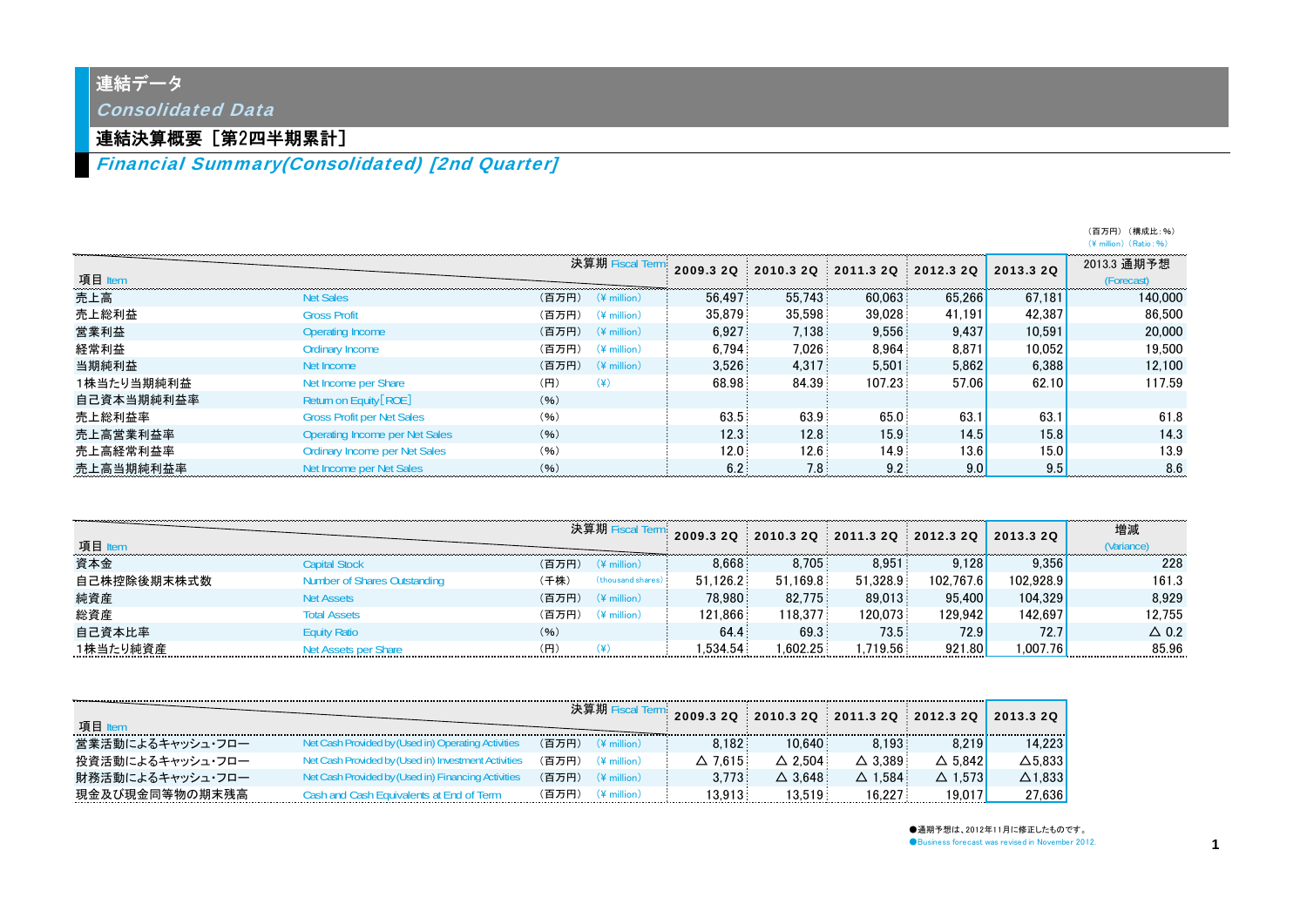#### ■換算レート(通期実績)

**Average Exchange Rates (Annual)** 

|              |     | $\mid$ 2009.3 F.Y. $\mid$ 2010.3 F.Y. $\mid$ 2011.3 F.Y. $\mid$ 2012.3 F.Y. $\mid$ |       |      |       | 2013.3 通期予想 |
|--------------|-----|------------------------------------------------------------------------------------|-------|------|-------|-------------|
| <b>USFIL</b> |     | 100.5                                                                              | 92.9  | 85.  | 79.   | 79.7        |
| ユーロ          |     | 143.5                                                                              | 131.2 | 113. | 109.0 | 102.8       |
| ᇨ            | (円) | 14.6                                                                               | 13.6  | 12.8 | 12.4  | 12.5        |
| シンガボールドル     |     | 70.                                                                                | 65.   | 64.3 | 63.   | <b>b4.</b>  |

換算レート(期中平均)

Average Exchange Rates (Periods)

| 項目       |     | 2009.3 20 | 2010.3 2Q | 2011.3 2Q | 2012.3 20 | 2013.3 2Q<br>--------------- |
|----------|-----|-----------|-----------|-----------|-----------|------------------------------|
| USドル     |     | 106.1     | 95.5      | 89.0      | 79.8      | 79.4                         |
| ューロ      | .m  | 162.7     | 133.2     | 13.8      | 13.8      | 100.                         |
| 元        | (円) | 15.4      | 14.0      | 13.1      | 12.3      | 12.6                         |
| シンガポールドル |     | 76.8      | 65.6      | 64.7      | 64.8      |                              |

#### 設備投資の状況

**Capital Expenditure** 

| 項目         |                               |                                  | 2009.3 20 | 2010.3 2Q | 2011.3 2Q 2012.3 2Q |       | 2013.3 20 | 2013.3 通期予想<br>Forecast) |
|------------|-------------------------------|----------------------------------|-----------|-----------|---------------------|-------|-----------|--------------------------|
| 設備投資       | Capital Expenditure           | (百万円)<br>$(\frac{2}{3})$ million | 6.701     | .559      | 2.577               | 3.154 | 4.086     | 12.600                   |
| 減価償却費      | Depreciation and Amortization | (百万円)<br>$(*)$ million)          | 3.751     | 3.309     | 3.483               | 3.565 | 3.782     | 7,300                    |
| 研究開発費      | <b>R&amp;D Expenditure</b>    | (百万円) (¥ million)                | 4.988     | 5.314     | 6.113               | 5.897 | 5.910     | 12.500                   |
| 研究開発費対売上比率 | R&D Expenditure per Net Sales | (%                               | 8.8       | 9.5       | 10.2                | 9.0   | 8.8       | 8.9                      |

●通期予想は、2012年11月に修正したものです。 ●Business forecast was revised in November 2012.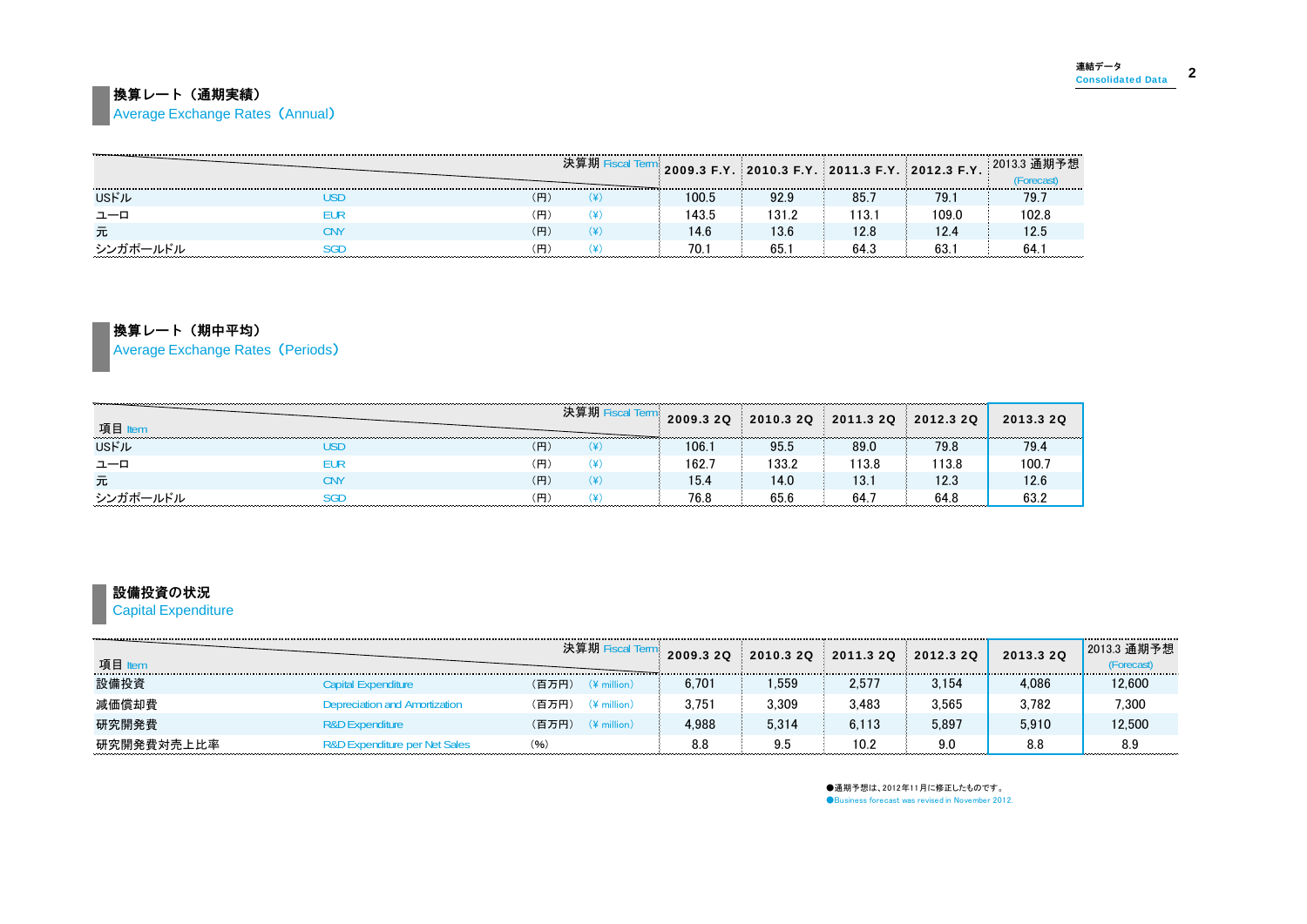## 連結貸借対照表 [第2四半期 期末]

(百万円) (構成比:%) (\ million) (Ratio:%)

## Consolidated Balance Sheets [2nd Quarter] (As of September 30, 2012)

#### 資産の部

Assets Section

|                |                                        |                 | 2009.3 2Q        |                  | 2010.3 2Q        | 2011.3 2Q       |                     | 2012.3 2Q       |       | 2013.3 2Q       |                 | 増減              |
|----------------|----------------------------------------|-----------------|------------------|------------------|------------------|-----------------|---------------------|-----------------|-------|-----------------|-----------------|-----------------|
| 項目 ltem        |                                        |                 | $\%$             |                  | %                |                 | %                   |                 | $\%$  |                 | $\%$            | (Variance)      |
| 流動資産           | <b>Current Assets</b>                  | 70,410          | 57.8             | 68.559           | 57.9             | 71.886          | 59.9                | 80.147          | 61.7  | 90.778          | 63.6            | 10,631          |
| 現金及び預金         | <b>Cash and Deposits</b>               | 13,952          | 11.4             | 13,529           | 11.4             | 16,258          | 13.5                | 19,052          | 14.7  | 27,153          | 19.0            | 8,101           |
| 受取手形及び売掛金      | Notes and Accounts Receivable-trade    | 29,534          | 24.2             | 28,225           | 23.8             | 29,109          | 24.2                | 30,209          | 23.2  | 31.609          | 22.2            | 1,400           |
| リース債権及びリース投資資産 | <b>Lease Investment Assets</b>         |                 |                  | 883              | 0.7              | 1.414           | 1.2.                | 1.879           | 1.4   | 2,609           | 1.8             | 730             |
| 有価証券           | <b>Marketable Securities</b>           | 99              | 0.1              | 110              | 0.1              | 186             | 0.2                 | 201             | 0.2   | 640             | 0.4             | 439             |
| たな卸資産          | <b>Inventories</b>                     | 18,890          | 15.5             | 18.759           | 15.8             | 17.865          | 14.9                | 21.154          | 16.3  | 21,887          | 15.3            | 733             |
| 繰延税金資産         | <b>Deferred Tax Assets</b>             | 5,536           | 4.5              | 5,163            | 4.4              | 5,009           | 4.2                 | 5,529           | 4.3   | 4,906           | 3.4             | $\triangle$ 623 |
| 前払費用           | <b>Prepaid Expenses</b>                | 943             | 0.8.             | 1,030            | 0.9 <sub>1</sub> | 1,061           | $0.9^{\frac{1}{2}}$ | 1,032           | 0.8   | 1,280           | 0.9             | 248             |
| 短期貸付金          | Short-term Loans Receivable            | $\Omega$        |                  |                  |                  |                 |                     |                 |       |                 |                 |                 |
| その他            | <b>Others</b>                          | 1,935           | 16.              | 1,260            | 1.1 <sup>1</sup> | 1,372           | 1.1.                | 1,424           | 1.1   | 1.076.          | 0.8             | $\triangle$ 348 |
| 貸倒引当金          | <b>Allowance for Doubtful Accounts</b> | $\triangle$ 481 |                  | $\triangle$ 402  |                  | $\triangle$ 392 |                     | $\triangle$ 336 |       | $\triangle$ 385 | $\triangle$ 0.3 | $\triangle$ 49  |
| 固定資産           | <b>Noncurrent Assets</b>               | 51,456          | 42.2             | 49,817           | 42.1             | 48,186          | 40.1                | 49,795          | 38.3  | 51,919          | 36.4            | 2,124           |
| 有形固定資産         | <b>Property, Plant and Equipment</b>   | 38,588          | 31.7             | 36,184           | 30.6             | 35,075          | 29.2                | 37,317          | 28.7  | 40.634          | 28.5            | 3,317           |
| 建物及び構築物        | <b>Buildings and Structures</b>        | 15,426          | 12.7             | 16,086           | 13.6             | 15.487          | 12.9                | 15,676          | 12.1  | 17,684          | 12.4            | 2,008           |
| 機械装置及び運搬具      | Machinery, Equipment and Vehicles, Net | 4,090           | 3.4              | 2,564            | 2.2              | 2,036           | 1.7 <sup>1</sup>    | 2,353           | 1.8   | 2,682           | 1.9             | 329             |
| 工具、器具及び備品      | Tools, Furniture and Fixtures, Net     | 4,360           | 3.6              | 7.043            | 5.9              | 8.070           | 6.7.                | 8.631           | 6.6   | 9.860           | 6.9             | 1,229           |
| 土地             | Land                                   | 7,901           | 6.5              | 7,895            | 6.7              | 7,892           | 6.6 <sup>1</sup>    | 8.892           | 6.8   | 8,889           | 6.2             | $\triangle$ 3   |
| リース資産          | Lease Assets, Net                      | 5.048           | 4.1              | 2.388            | 2.0              | 997:            | 0.8                 | 784             | 0.6   | 466             | 0.3             | $\triangle$ 318 |
| 建設仮勘定          | <b>Construction in Progress</b>        | 1,760           | 1.4              | 206 <sup>2</sup> | 0.2              | 591             | 0.5 <sup>1</sup>    | 979             | 0.8   | 1,050           | 0.7             | 71              |
| 無形固定資産         | <b>Intangible Assets</b>               | 5,611           | 4.6              | 6,081            | 5.1              | 5,849           | 4.9                 | 7,302           | 5.6   | 6,221           | 4.4             | $\Delta$ 1,081  |
| のれん            | Goodwill                               |                 |                  | 1,623            | 14               | 1.433           | 1.2                 | 2,650           | 2.0   | 1,817           | 1.3             | $\triangle$ 833 |
| ソフトウェア         | Software                               |                 |                  | 4,231            | 3.6              | 4,171           | 3.5 <sup>1</sup>    | 4,428           | 3.4   | 4,154           | 2.9             | $\triangle$ 274 |
| その他            | <b>Others</b>                          |                 |                  | 225:             | 0.2 <sub>1</sub> | 244             | 0.2                 | 223             | 0.2   | 249             | 0.2             | 26              |
| 投資その他の資産       | <b>Investments and Other Assets</b>    | 7,256           | 6.0              | 7,551            | 6.4              | 7.261           | 6.0                 | 5.175           | 4.0   | 5.062           | 3.5             | $\Delta$ 113    |
| 投資有価証券         | <b>Investment Securities</b>           | 2,832           | 2.3              | 3,456            | 29               | 3,091           | 2.6                 | 3,186           | 2.5   | 2,969           | 2.1             | $\Delta$ 217    |
| 長期貸付金          | Long-term Loans Receivable             | 29              | 0.0 <sub>1</sub> | 29 <sup>1</sup>  | 0.0              | 29              | 0.0.                | 29              | 0.0   | 39              |                 | 10              |
| 長期前払費用         | <b>Long-term Prepaid Expenses</b>      | 147             | 0.1              | 241:             | 0.2              | 285             | 0.2                 | 297             | 0.2   | 310             | 0.2             | 13              |
| 投資不動産          | <b>Real Estate for Investment</b>      | 2,114           | 1.7 <sup>1</sup> | 2.107            | 1.8 <sup>1</sup> | 2.107           | 1.8                 |                 | 0.0   |                 |                 |                 |
| 前払年金費用         | <b>Prepaid Pension Cost</b>            |                 |                  |                  |                  |                 | $-1$                |                 |       |                 |                 |                 |
| その他            | <b>Others</b>                          | 1,568           | 1.3              | 1,586            | 1.3              | 1,658           | 1.4                 | 1,568           | 1.2   | 1,642           | 1.2             | 74              |
| 繰延税金資産         | <b>Deferred Tax Assets</b>             | 567             | 0.5              | 133              | 0.1              | 93              | 0.1                 | 97              | 0.1   | 104             | 0.1             | $\overline{7}$  |
| 貸倒引当金          | <b>Allowance for Doubtful Accounts</b> | $\triangle$ 3   |                  | $\triangle$ 3    |                  | $\triangle$ 3   |                     | $\triangle 3$   |       | $\triangle 3$   | 0.0             |                 |
| 資産合計           | <b>Total Assets</b>                    | 121,866         | 100.0            | 118,377          | 100.0            | 120.073         | 100.0               | 129.942         | 100.0 | 142,697         | 100.0           | 12.755          |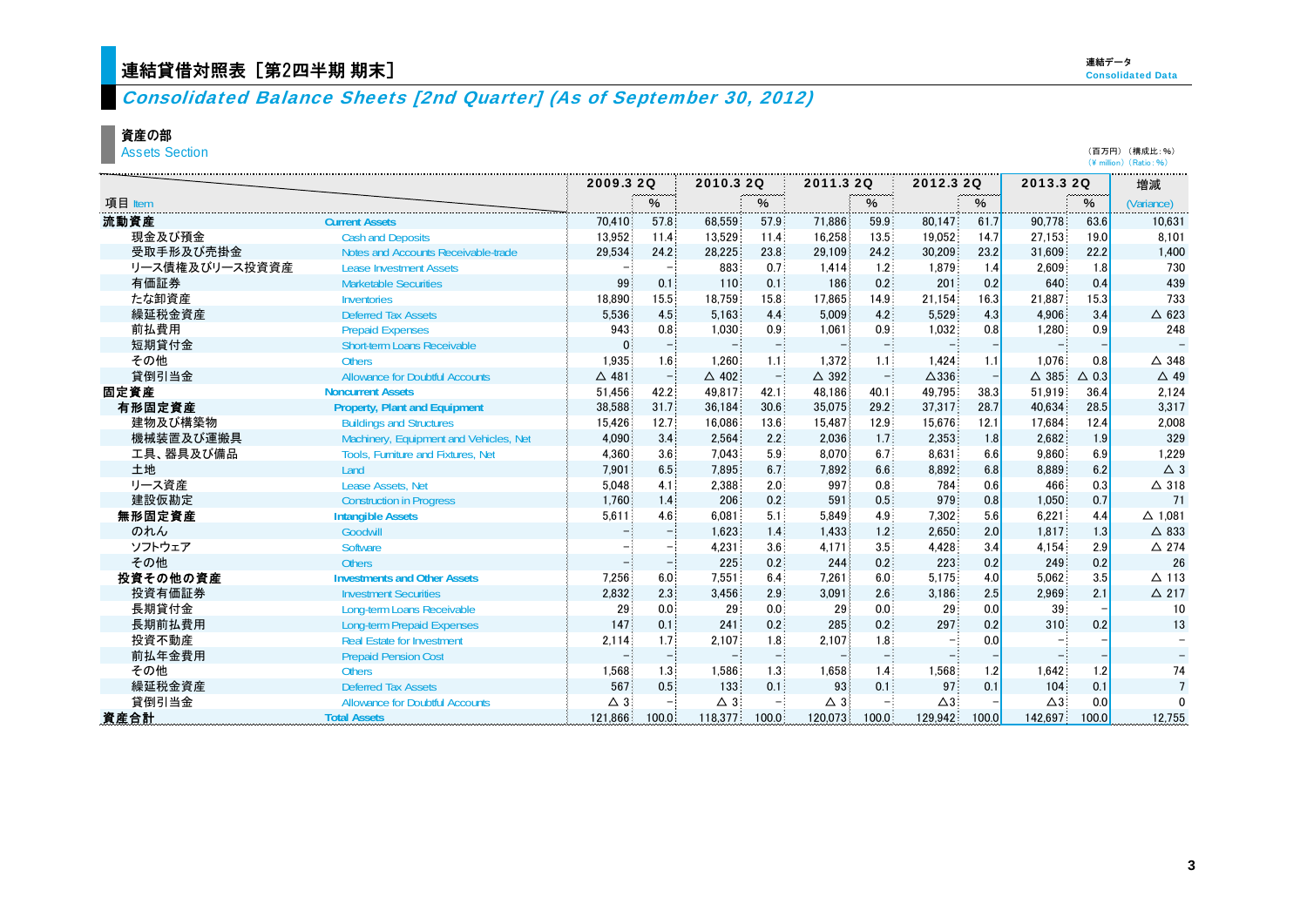#### 負債・純資産の部 Liabilities and Net Assets

|              |                                                       |                 |                  |                   |                   |                   |                                         |                 |       |                |                 | (¥ million) (Ratio: %) |
|--------------|-------------------------------------------------------|-----------------|------------------|-------------------|-------------------|-------------------|-----------------------------------------|-----------------|-------|----------------|-----------------|------------------------|
|              | 決算期 Fiscal Term                                       | 2009.3 2Q       |                  | 2010.3 2Q         |                   | 2011.3 20         |                                         | 2012.3 2Q       |       | 2013.3 2Q      |                 | 増減                     |
| 項目 ltem      |                                                       |                 | %                |                   | $\%$              |                   | %                                       |                 | %     |                | %               | (Variance)             |
| 流動負債         | <b>Current Liabilities</b>                            | 35,596          | 29.2             | 31,049            | 26.2              | 26,995            | 22.5                                    | 30,466          | 23.4  | 32,452         | 22.7            | 1,986                  |
| 支払手形及び買掛金    | Notes and Accounts Payable-trade                      | 10,593          | 8.7 <sup>1</sup> | 9,429             | 8.0 <sub>1</sub>  | 9,984             | 8.3                                     | 11,793          | 9.1   | 11,956         | 8.4             | 163                    |
| 短期借入金        | Short-term Loans Payable                              | 6.812           | 5.6              | 4,638             | 3.9 <sub>1</sub>  | 388               | 0.3 <sub>1</sub>                        | 525             | 0.4   | 4              |                 | $\Delta$ 521           |
| リース債務        | <b>Current Portion of Lease Obligations</b>           |                 |                  | 1,382             | 12                | 749               | 0.6 <sub>1</sub>                        | 379             | 0.3   | 179            | 0.1             | $\triangle$ 200        |
| 未払法人税等       | <b>Income Taxes Pavable</b>                           | 2.390           | 2.0 <sub>1</sub> | 2.379             | 2.0 <sub>1</sub>  | 2.683             | 2.2                                     | 2.767           | 2.1   | 2,221          | 1.6             | $\Delta$ 546           |
| 繰延税金負債       | <b>Deferred Tax Liabilities</b>                       | 3.              | 0.0 <sub>1</sub> | $\mathbf{2}$      | 0.0               |                   | $-$ :                                   |                 |       |                |                 |                        |
| 未払費用         | <b>Accrued Expenses</b>                               | 3,554           | 2.9              | 3,502             | 3.0 <sub>1</sub>  | 3,186             | 2.7                                     | 3,863           | 3.0   | 4,786          | 3.4             | 923                    |
| 賞与引当金        | <b>Provision for Bonuses</b>                          | 2,645           | 2.2 <sup>2</sup> | 2.549             | 2.2 <sup>2</sup>  | 2,551             | 2.1                                     | 3.167           | 2.4   | 3.019          | 2.1             | $\triangle$ 148        |
| 役員賞与引当金      | <b>Provision for Directors' Bonuses</b>               | 104             | 0.1              | 61                | 0.1               | 109               | 0.1                                     | 129             | 0.1   | 119            | 0.1             | $\Delta$ 10            |
| 製品保証引当金      | <b>Provision for Product Warranties</b>               | 288             | 0.2              | 140               | 0.1               | 135               | 0.1                                     | 114             | 0.1   | 121.           | 0.1             |                        |
| その他          | <b>Others</b>                                         | 9,203           | 7.6              | 6.964             | 5.9 <sup>°</sup>  | 7.206             | 6.0                                     | 7,725           | 5.9   | 10.041         | 7.0             | 2.316                  |
| 固定負債         | <b>Noncurrent Liabilities</b>                         | 7,290           | 6.0              | 4,552             | 3.8 <sup>1</sup>  | 4.063             | 3.4                                     | 4,075           | 3.1   | 5,915          | 4.1             | 1,840                  |
| 長期借入金        | Long-term Loans Payable                               |                 |                  | 3 <sup>1</sup>    | 0.0 <sub>1</sub>  | $\overline{2}$    | -1                                      | $6^{\circ}$     |       |                |                 | $\Delta$ 5             |
| リース債務        | <b>Lease Obligations</b>                              |                 |                  | 1,376             | 1.2 <sub>1</sub>  | 527               | 0.4                                     | 335             | 0.3   | 880            | 0.6             | 545                    |
| 繰延税金負債       | <b>Deferred Tax Liabilities</b>                       | 669             | 0.5              | 735               | 0.6 <sub>1</sub>  | 683               | 0.6                                     | 1.164           | 0.9   | 1,683          | 1.2             | 519                    |
| 退職給付引当金      | <b>Provision for Retirement Benefits</b>              | 417             | 0.3              | 526               | 0.4               | 794               | 0.7 <sup>°</sup>                        | 1.033           | 0.8   | 1.466          | 1.0             | 433                    |
| 役員退職慰労引当金    | <b>Provision for Directors' Retirement Benefits</b>   | 233             | 0.2              | 160               | 0.1               | 160               | 0.1                                     | 160             | 0.1   | 160            | 0.1             | $\Omega$               |
| その他          | <b>Others</b>                                         | 5,969           | 4.9 <sup>°</sup> | 1,750             | 1.5 <sup>2</sup>  | 1.895             | 1.6                                     | 1,375           | 1.1   | 1,723          | 1.2             | 348                    |
| 負債合計         | <b>Total Liabilities</b>                              | 42,886          | 35.2             | 35.601            | 30.1              | 31.059            | 25.9                                    | 34,542          | 26.6  | 38,368         | 26.9            | 3.826                  |
| 株主資本         | <b>Shareholders' Equity</b>                           | 77,941          | 64.0             | 84,261            | 71.2              | 92,820            | 77.3                                    | 101.822         | 78.4  | 111,316        | 78.0            | 9,494                  |
| 資本金          | <b>Capital Stock</b>                                  | 8,668           | 7.1              | 8,705             | 7.4 <sup>1</sup>  | 8,951             | 7.5                                     | 9,128           | 7.0   | 9,356          | 6.6             | 228                    |
| 資本剰余金        | <b>Capital Surplus</b>                                | 13,606          | 11.2             | 13.645            | 11.5 <sub>1</sub> | 13.890            | 11.6                                    | 14.068          | 10.8  | 14.296         | 10.0            | 228                    |
| 利益剰余金        | <b>Retained Earnings</b>                              | 55,860          | 45.8             | 62,108            | 52.5              | 70,189            | 58.5                                    | 78,881          | 60.7  | 87,920         | 61.6            | 9,039                  |
| 自己株式         | <b>Treasury Stock</b>                                 | $\triangle$ 194 |                  | $\triangle$ 197   |                   | $\triangle$ 209   | $\begin{array}{c} -1 \\ -1 \end{array}$ | $\triangle$ 255 |       | $\Delta$ 256   | $\Delta$ 0.2    | $\Delta$ 1             |
| その他の包括利益累計額  | Other Comprehensive Income                            | 513             | 0.4 <sup>1</sup> | $\triangle$ 2,274 |                   | $\triangle$ 4,557 |                                         | $\Delta$ 7,091  |       | $\Delta$ 7,588 | $\triangle$ 5.3 | $\triangle$ 497        |
| その他有価証券評価差額金 | Valuation Difference on Available-for-sale Securities | 369             | 0.3 <sub>1</sub> | 92                | 0.1               | 159               | 0.1                                     | 241             | 0.2   | 259            | 0.2             | 18                     |
| 繰延ヘッジ損益      | Deferred Gains or Losses on Hedges                    |                 |                  | 21                | 0.0               | $\Delta 5$        | ۳ļ                                      |                 |       | $\mathbf{0}$   |                 | $\triangle$ 2          |
| 為替換算調整勘定     | <b>Foreign Currency Translation Adjustments</b>       | 144             | 0.11             | $\Delta$ 2,388    |                   | $\Delta$ 4,711    | $-1$                                    | $\Delta$ 7,335  |       | $\Delta$ 7,848 | $\Delta$ 5.5    | $\Delta$ 513           |
| 新株予約権        | <b>Subscription Rights to Shares</b>                  | 413             | 0.3 <sub>1</sub> | 692               | 0.6 <sub>1</sub>  | 631               | 0.5                                     | 569             | 0.4   | 484            | 0.3             | $\triangle 85$         |
| 少数株主持分       | <b>Minority Interests</b>                             | 110             | 0.11             | 95                | 0.1               | 119               | 0.1                                     | 98              | 0.1   | 117            | 0.1             | 19                     |
| 純資産合計        | <b>Total Net Assets</b>                               | 78,980          | 64.8             | 82,775            | 69.9              | 89,013            | 74.1                                    | 95,400          | 73.4  | 104,329        | 73.1            | 8,929                  |
| 負債·純資産合計     | <b>Total Liabilities and Net Assets</b>               | 121.866         | 100.0            | 118.377           | 100.0             | 120.073           | 100.0                                   | 129.942         | 100.0 | 142.697        | 100.0           | 12.755                 |

連結データ インタンクロック Consolidated Data

 $\overline{\mathbf{4}}$ 

(百万円) (構成比:%)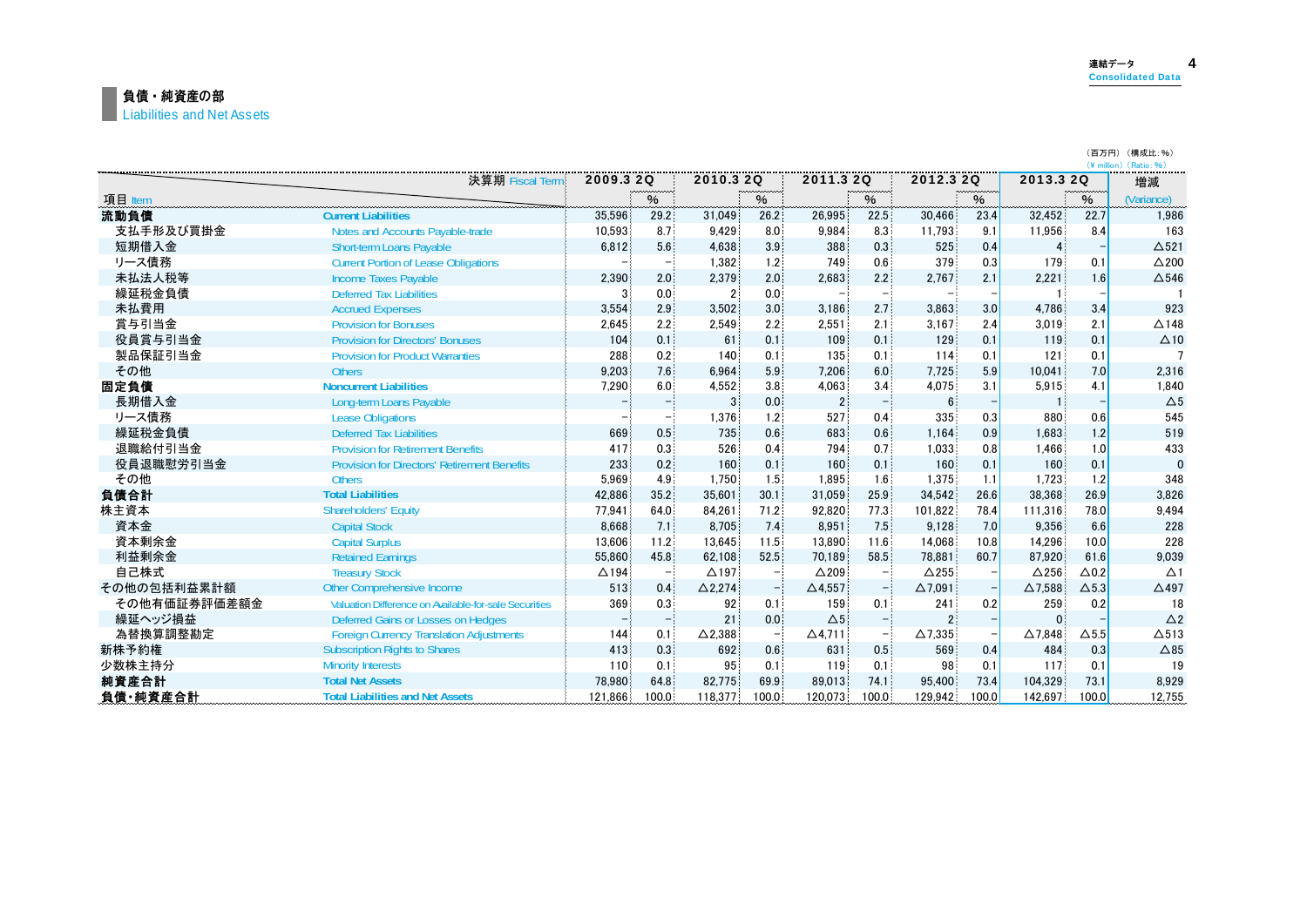## <mark>連結損益計算書[第2四半期累計]</mark>

## Consolidated Income Statement [2nd Quarter]

| 連結データ                    |  |
|--------------------------|--|
| <b>Consolidated Data</b> |  |

|  | (百万円) (構成比:%)                                |
|--|----------------------------------------------|
|  | $(\frac{1}{2})$ million $(\text{Ratio}: 96)$ |
|  |                                              |

|                     | 決算期 Fiscal Term                                                                        | 2009.3 2Q      |                  | 2010.3 2Q       |                  | 2011.3 2Q       |       | 2012.3 2Q       |       | 2013.3 2Q       |                          |
|---------------------|----------------------------------------------------------------------------------------|----------------|------------------|-----------------|------------------|-----------------|-------|-----------------|-------|-----------------|--------------------------|
| 項目 ltem             |                                                                                        |                | $\%$             |                 | $\%$             |                 | $\%$  |                 | $\%$  |                 | %                        |
| 売上高                 | <b>Net Sales</b>                                                                       | 56,497         | 100.0            | 55,743          | 100.0            | 60,063          | 100.0 | 65,266          | 100.0 | 67,181          | 100.0                    |
| 売上原価                | <b>Cost of Sales</b>                                                                   | 20,617         | 36.5             | 20,145          | 36.1             | 21,034          | 35.0  | 24,074          | 36.9  | 24,794          | 36.9                     |
| 売上総利益               | <b>Gross Profit</b>                                                                    | 35,879         | 63.5             | 35,598          | 63.9             | 39,028          | 65.0  | 41,191          | 63.1  | 42,387          | 63.1                     |
| 販売費及び一般管理費          | Selling, General and Administrative                                                    | 28.952         | 51.2             | 28,459          | 51.1             | 29.472          | 49.1  | 31,754          | 48.7  | 31,796          | 47.3                     |
| 営業利益                | Operating Income                                                                       | 6,927          | 12.3             | 7,138           | 12.8             | 9,556           | 15.9  | 9,437           | 14.5  | 10.591          | 15.8                     |
| 営業外収益               | <b>Non-Operating Income</b>                                                            | 425            | 0.8              | 495             | 0.9 <sup>°</sup> | 418             | 0.7   | 379             | 0.6   | 269             | 0.4                      |
| 受取利息及び配当金           | Interest and Dividend Income                                                           | 91             |                  | 83              |                  | 87              | 0.1   | 95              | 0.1   | 84              | 0.1                      |
| 受取ロイヤルティ            | <b>Royalty Income</b>                                                                  | 20             |                  | 16              |                  |                 |       |                 |       |                 |                          |
| 投資不動産収入             | Income from Investment Real Estate                                                     | 194            |                  | 193             |                  | 191             |       | 211             |       |                 | $\frac{1}{1}$            |
| 業務提携契約一時金           | Initial Payment under Business Collaboration Agreement                                 |                |                  |                 |                  |                 |       |                 |       |                 |                          |
| 助成金                 | Subsidize revenue                                                                      |                |                  |                 |                  |                 |       |                 |       | 130             | 0.2                      |
| 持分法による投資利益          | <b>Equity in Earnings of Affiliates</b>                                                |                |                  |                 |                  |                 |       |                 |       |                 |                          |
| 為替差益                | Foreign Exchange Gain                                                                  |                |                  |                 |                  |                 |       |                 |       |                 | $\frac{1}{1}$            |
| その他                 | <b>Others</b>                                                                          | 119            |                  | 202             |                  | 138             |       | 72              |       | 54              | 0.1                      |
| 営業外費用               | <b>Non-Operating Expenses</b>                                                          | 558            | 1.0 <sup>3</sup> | 607             | 1.1              | 1.010           | 1.7   | 944             | 1.4   | 808             | 1.2                      |
| 支払利息及び割引料           | <b>Interest Expenses</b>                                                               | 213            |                  | 128             |                  | 54              |       | 35              |       | 33              | 0.1                      |
| 営業権償却               | <b>Amortization of Goodwill</b>                                                        |                |                  |                 |                  |                 |       |                 |       |                 | $\overline{\phantom{a}}$ |
| 売上割引                | <b>Sales Discounts</b>                                                                 |                |                  |                 |                  |                 |       |                 |       |                 | $\frac{1}{1}$            |
| 投資不動産維持費            | Maintenance Cost of Investment Real Estate                                             | 79             |                  | 81              |                  | 71              |       | 49              |       |                 |                          |
| 為替差損                | <b>Foreign Exchange Loss</b>                                                           | 207            |                  | 301             |                  | 703             |       | 785             |       | 684             | 1.0                      |
| その他                 | <b>Others</b>                                                                          | 57             |                  | 96              |                  | 181             |       | 74              |       | 90              | 0.1                      |
| 経常利益                | Ordinary Income                                                                        | 6.794          | 12.0             | 7,026           | 12.6             | 8,964           | 14.9  | 8.871           | 13.6  | 10.052          | 15.0                     |
| 特別利益                | <b>Extraordinary Profits</b>                                                           | 34             | 0.1              | 51              | 0.1              | 13 <sup>°</sup> |       | 11              |       | 12 <sub>1</sub> | H                        |
| 投資有価証券売却益           | <b>Gain on Sales of Investment Securities</b>                                          |                |                  |                 |                  |                 |       |                 |       |                 |                          |
| 固定資産売却益             | <b>Gains on Sale of Noncurrent Assets</b>                                              | 17             |                  | 47              |                  | $\mathbf{2}$    |       | 11              |       |                 | $\frac{1}{1}$            |
| 貸倒引当金戻入額            | <b>Reversal of Allowance for Doubtful Accounts</b>                                     | 17             |                  | 2               |                  |                 |       |                 |       |                 |                          |
| 持分変動による利益           | Investment Income from Change of Equity                                                |                |                  |                 |                  |                 |       |                 |       |                 |                          |
| その他                 | <b>Others</b>                                                                          |                |                  |                 |                  | 3               |       |                 |       | 3               |                          |
| 特別損失                | <b>Extraordinary Loss</b>                                                              | 1,213          | 2.1              | 25              | 0.0 <sub>1</sub> | 267             |       | 38              |       | 249             | 0.4                      |
| 固定資産除売却損            | Loss on Sales and Retirement of Noncurrent Assets                                      | 308            |                  | 25              |                  | 40              |       | 33              |       | 241             | 0.4                      |
| 投資有価証券売却損           | Loss on Sales of Investment Securities                                                 |                |                  |                 |                  |                 |       |                 |       |                 | ۳                        |
| 投資有価証券等評価損          | <b>Loss on Valuation of Investment Securities</b>                                      | 562            |                  |                 |                  | 39              |       |                 |       |                 |                          |
| 資産除去債務会計基準の適用に伴う影響額 | Loss on Adjustment for Changes of Accounting Standard for Asset Retirement Obligations |                |                  |                 |                  | 187             |       |                 |       |                 |                          |
| その他                 | <b>Others</b>                                                                          | 342            |                  |                 |                  |                 |       |                 |       | 8               |                          |
| 税金等調整前当期純利益         | Income before Income Taxes and Minority Interests                                      | 5.615          | 9.9 <sup>8</sup> | 7.051           | 12.6             | 8.710           | 14.5  | 8.844           | 13.6  | 9,815           | 14.6                     |
| 法人税、住民税及び事業税        | <b>Income Taxes-current</b>                                                            | 3,234          | 5.7              | 3,272           | 5.9              | 3,504           | 5.8   | 3,913           | 6.0   | 3,273           | 4.9                      |
| 過年度法人税              | Income Taxes for Prior Periods                                                         |                |                  |                 |                  |                 |       |                 |       |                 | $\overline{\phantom{0}}$ |
| 法人税等調整額             | Income Taxes-deferred                                                                  | $\Delta$ 1,137 |                  | $\triangle$ 544 |                  | $\Delta 306$    |       | $\triangle$ 937 |       | 146             | 0.2                      |
| 少数株主損益調整前純利益        | Income before Minority Interests                                                       |                |                  |                 |                  | 5,512           | 9.2   | 5,868           | 9.0   | 6,395           | 9.5                      |
| 少数株主利益又は少数株主損失      | <b>Minority Interest</b>                                                               | Δ7             |                  | 6               | 0.0              | 11              |       | 6               |       | 6               |                          |
| 当期純利益               | Net Income                                                                             | 3.526          | 6.2              | 4.317           | 7.7 <sub>z</sub> | 5.501           | 9.2   | 5.862           | 9.0   | 6,388           | 9.5                      |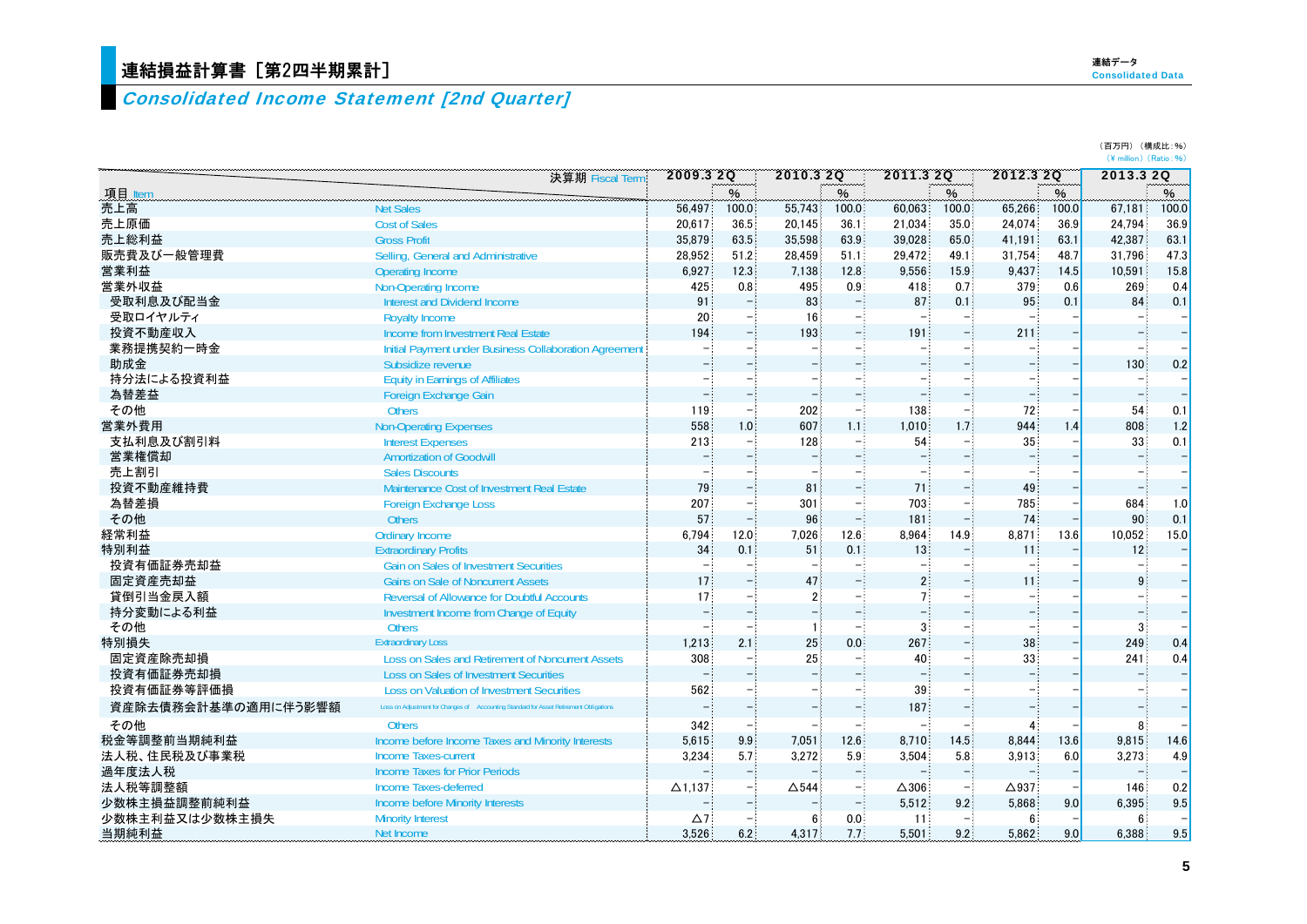#### Consolidated Cash Flow Statement [2nd Quarter]

|                     |                                                                                        |                 |                   |                               |                | $(4$ million)   |
|---------------------|----------------------------------------------------------------------------------------|-----------------|-------------------|-------------------------------|----------------|-----------------|
| 項目 Item             |                                                                                        | 2009.3 2Q       |                   | 2010.3 2Q 2011.3 2Q 2012.3 2Q |                | 2013.3 20       |
| 営業活動によるキャッシュ・フロー    | Net Cash Provided by (Used in) Operating Activities                                    |                 |                   |                               |                |                 |
| 税金等調整前当期純利益         | Income before Income Taxes                                                             | 5.615           | 7,051             | 8,710                         | 8,844          | 9,815           |
| 減価償却費               | <b>Depreciation and Amortization</b>                                                   | 3.751           | 3,309             | 3,483                         | 3,565          | 3,782           |
| のれん償却額              | <b>Amortization of Goodwill</b>                                                        | 237             | 282               | 299                           | 505            | 329             |
| 資産除去債務会計基準の適用に伴う影響額 | Loss on adjustment for changes of accounting standard for asset retirement obligations |                 |                   | 187                           |                |                 |
| 賞与引当金の増減額           | Increase (Decrease) in Provision for Bonuses                                           |                 | 52                | $\triangle$ 327               | $\triangle$ 41 | $\triangle$ 538 |
| 役員賞与引当金の増減額         | Increase (Decrease) in Provision for Directors' Bonuses                                | $\Delta$ 77     | $\triangle$ 79    | $\Delta$ 76                   | $\Delta$ 77    | $\triangle$ 129 |
| 役員退職慰労引当金の増減額       | Increase (Decrease) in Provision for Directors' Retirement Benefits                    | $\Delta$ 13     | $\Delta 36$       |                               |                |                 |
| 退職給付引当金の増減額         | Increase (Decrease) in Provision for Retirement Benefits                               | 70              | 297               | 173                           | 307            | 226             |
| 前払年金費用の増減額          | Increase/Decrease in Prepaid Pension Cost                                              |                 |                   |                               |                |                 |
| 貸倒引当金の増減額           | Increase (Decrease) in Allowance for Doubtful Accounts                                 | $\Delta 8$      | $\Delta$ 118      | 38                            |                | 57              |
| 受取利息及び受取配当金         | Interest and Dividend Income                                                           | $\Delta$ 91     | $\triangle 83$    | $\triangle 87$                | $\triangle$ 95 | $\triangle 84$  |
| 支払利息                | <b>Interest Expenses</b>                                                               | 213             | 128               | 54                            | 35             | 33              |
| 持分法による投資損益          | Equity in (Earnings) Losses of Affiliates                                              | 15              | 30                | 30                            | 30             | 30              |
| 投資有価証券売却損益          | Loss (Gain) on Sales of Investment Securities                                          |                 |                   |                               |                |                 |
| 投資有価証券評価損           | Loss (Gain) on valuation of Investment Securities                                      | 562             |                   | 39                            |                |                 |
| 固定資産除売却損益           | <b>Loss on Retirement of Noncurrent Assets</b>                                         | 291             | $\Delta$ 21       | 38                            | 22             | 232             |
| 売上債権の増減額            | Decrease (Increase) in Notes and Accounts Receivable-trade                             | 2.925           | 5.108             | 123                           | 139            | 3.324           |
| たな卸資産の増減額           | Increase (Decrease) in Inventories                                                     | $\Delta$ 914    | $\triangle$ 249   | 253                           | $\Delta$ 2,572 | $\Delta$ 951    |
| 仕入債務の増減額            | Increase (Decrease) in Notes and Accounts Payable-trade                                | $\Delta$ 317    | $\Delta$ 2.846    | $\Delta$ 72                   | 313            | $\triangle$ 95  |
| 未払(未収)消費税等の増減額      | Increase (Decrease) in Consumption Taxes Payable (Receivable)                          | $\triangle$ 342 | 577               | $\Delta$ 146                  | 172            | 450             |
| その他                 | <b>Others</b>                                                                          | $\triangle 850$ | $\triangle$ 1,232 | $\Delta$ 1,392                | 613            | 1,432           |
| 小計                  | <b>Total</b>                                                                           | 11,070          | 12,170            | 11,329                        | 11,766         | 17,915          |
| 利息及び配当金の受取額         | Interest and Dividends Received                                                        | 85              | 73                | 72                            | 86             | 84              |
| 利息の支払額              | <b>Interest Expenses Paid</b>                                                          | $\Delta$ 156    | $\Delta$ 126      | $\triangle$ 52                | $\triangle$ 29 | $\triangle$ 27  |
| 法人税等の支払額            | <b>Income Taxes Paid</b>                                                               | $\Delta$ 2,817  | $\Delta$ 1,478    | $\Delta$ 3,156                | $\Delta$ 3,604 | $\Delta$ 3,748  |
| 営業活動によるキャッシュ・フロー    | Net Cash Provided by (Used in) Operating Activities                                    | 8.182           | 10.640            | 8.193                         | 8.219          | 14,223          |

(百万円)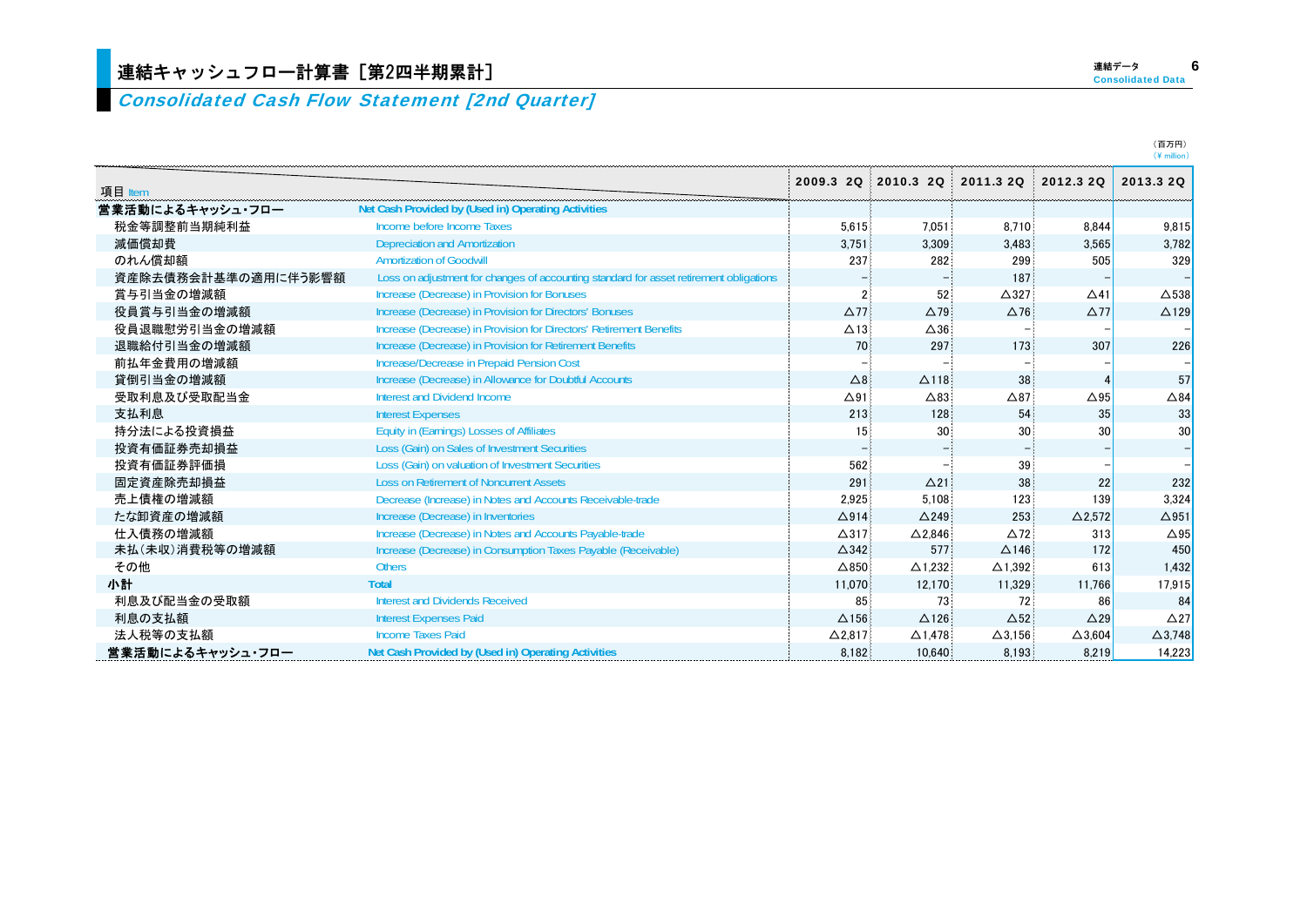(百万円)<br>(¥ million)

|                   |                                                             | 決算期 Fiscal Term |                 | 2009.3 20 2010.3 20 | 2011.3 2Q 2012.3 2Q |                 | 2013.3 20       |
|-------------------|-------------------------------------------------------------|-----------------|-----------------|---------------------|---------------------|-----------------|-----------------|
| 項目 Item           |                                                             |                 |                 |                     |                     |                 |                 |
| 投資活動によるキャッシュ・フロー  | Net Cash Provided by (Used in) Investment Activities        |                 |                 |                     |                     |                 |                 |
| 定期預金の預入による支出      | <b>Payments into Time Deposits</b>                          |                 | $\triangle$ 24  | $\triangle$ 2       | $\triangle$ 9       | $\triangle$ 12  | $\Delta$ 10     |
| 定期預金の払い戻しによる収入    | Proceeds from Withdrawal of Time Deposits                   |                 |                 | 30                  |                     | 11              | 18              |
| 有形固定資産の取得による支出    | Purchase of Property, Plant and Equipment                   |                 | $\Delta$ 6.549  | $\Delta$ 1,749      | $\Delta$ 2,380      | $\Delta$ 3,138  | $\Delta$ 5,229  |
| 有形固定資産の売却による収入    | Proceeds from Sales of Property, Plan and Equipment         |                 |                 | 152                 | 6 <sup>1</sup>      | 29              | 66              |
| 無形固定資産の取得による支出    | Purchase of Intangible Assets                               |                 | $\triangle$ 744 | $\Delta$ 1.107      | $\triangle$ 837     | $\triangle$ 779 | $\Delta$ 701    |
| 投資有価証券の取得による支出    | <b>Purchase of Investment Securities</b>                    |                 | $\triangle 304$ |                     |                     | $\triangle 20$  |                 |
| 投資有価証券の売却による収入    | <b>Proceeds from Sales of Investment Securities</b>         |                 |                 |                     |                     |                 |                 |
| 子会社株式の取得による収支     | Purchase of Investments in Subsidiaries                     |                 |                 |                     |                     |                 |                 |
| 投資不動産の取得による支出     | Payment for Investment in Real Estate                       |                 |                 |                     |                     |                 |                 |
| 事業譲受による支出         | Payments for transfer of business                           |                 |                 |                     |                     | $\Delta$ 1.900  |                 |
| その他               | <b>Others</b>                                               |                 |                 | 172                 | $\Delta$ 168        | $\triangle 32$  | 22              |
| 投資活動によるキャッシュ・フロー  | Net Cash Provided by (Used in) Investment Activities        |                 | $\Delta$ 7.615  | $\triangle$ 2.504   | $\triangle$ 3.389   | $\Delta$ 5.842  | $\Delta$ 5.833  |
| 財務活動によるキャッシュ・フロー  | Net Cash Provided by (Used in) Financing Activities         |                 |                 |                     |                     |                 |                 |
| 短期借入金純増減額         | Net Increase (Decrease) in Short-term Loans Payable         |                 | 6.485           | $\Delta$ 1.514      | 376                 | 273             |                 |
| 長期借入による収入         | Proceeds from Long-term Loans Payable                       |                 |                 |                     |                     |                 |                 |
| 長期借入金の返済による支出     | Repayments of Long-term Loans Payable                       |                 | $\triangle 30$  | $\triangle$ 42      | $\Delta 6$          | $\triangle$ 2   | $\triangle$ 2   |
| 株式の発行による収入        | Proceeds from Issuance of Common Stock                      |                 | 35 <sub>1</sub> | 41                  | 221                 | 143             | 278             |
| 少数株主からの払込みによる収入   | Proceeds from Stock Issuance to Minority Shareholders       |                 |                 |                     |                     |                 |                 |
| 自己株式の取得による支出      | <b>Purchase of Treasury Stock</b>                           |                 | $\Delta$ 7      | $\Delta$ 1          | $\Delta 5$          | $\triangle$ 2   |                 |
| 配当金の支払額           | <b>Cash Dividends Paid</b>                                  |                 | $\Delta$ 1,431: | $\Delta$ 1,329      | $\Delta$ 1,588      | $\Delta$ 1,643  | $\Delta$ 1,953  |
| 少数株主への配当金の支払額     | Dividend Paid to Minority Shareholders                      |                 |                 |                     |                     |                 |                 |
| その他               | <b>Others</b>                                               |                 | $\Delta$ 1.277: | $\triangle 806$     | $\Delta$ 582        | $\triangle$ 340 | $\Delta$ 155    |
| 財務活動によるキャッシュ・フロー  | Net Cash Provided by (Used in) Financing Activities         |                 | 3,773           | $\Delta$ 3,648      | $\Delta$ 1,584      | $\Delta$ 1,573  | $\Delta$ 1,833  |
| 現金及び現金同等物に係る換算差額  | Effect of Exchange Rate Change on Cash and Cash Equivalents |                 | $\Delta$ 105    | $\triangle$ 378     | $\triangle 805$     | $\Delta$ 701    | $\triangle$ 758 |
| 現金及び現金同等物の増減額     | Net Increase (Decrease) in Cash and Cash Equivalents        |                 | 4.234           | 4,108               | 2,414               | 101             | 5,798           |
| 現金及び現金同等物の期首残高    | Cash and Cash Equivalents at Beginning of Term              |                 | 9,679           | 9,410               | 13,812              | 18.915          | 21,838          |
| 現金及び現金同等物の期首残高調整額 | Increase (Decrease) of Cash and Cash Equivalents            |                 |                 |                     |                     |                 |                 |
|                   | Due to Fiscal Year-end Change for Subsidiaries              |                 |                 |                     |                     |                 |                 |
| 現金及び現金同等物の期末残高    | <b>Cash and Cash Equivalents at End of Term</b>             |                 | 13.913          | 13.519              | 16.227              | 19.017          | 27,636          |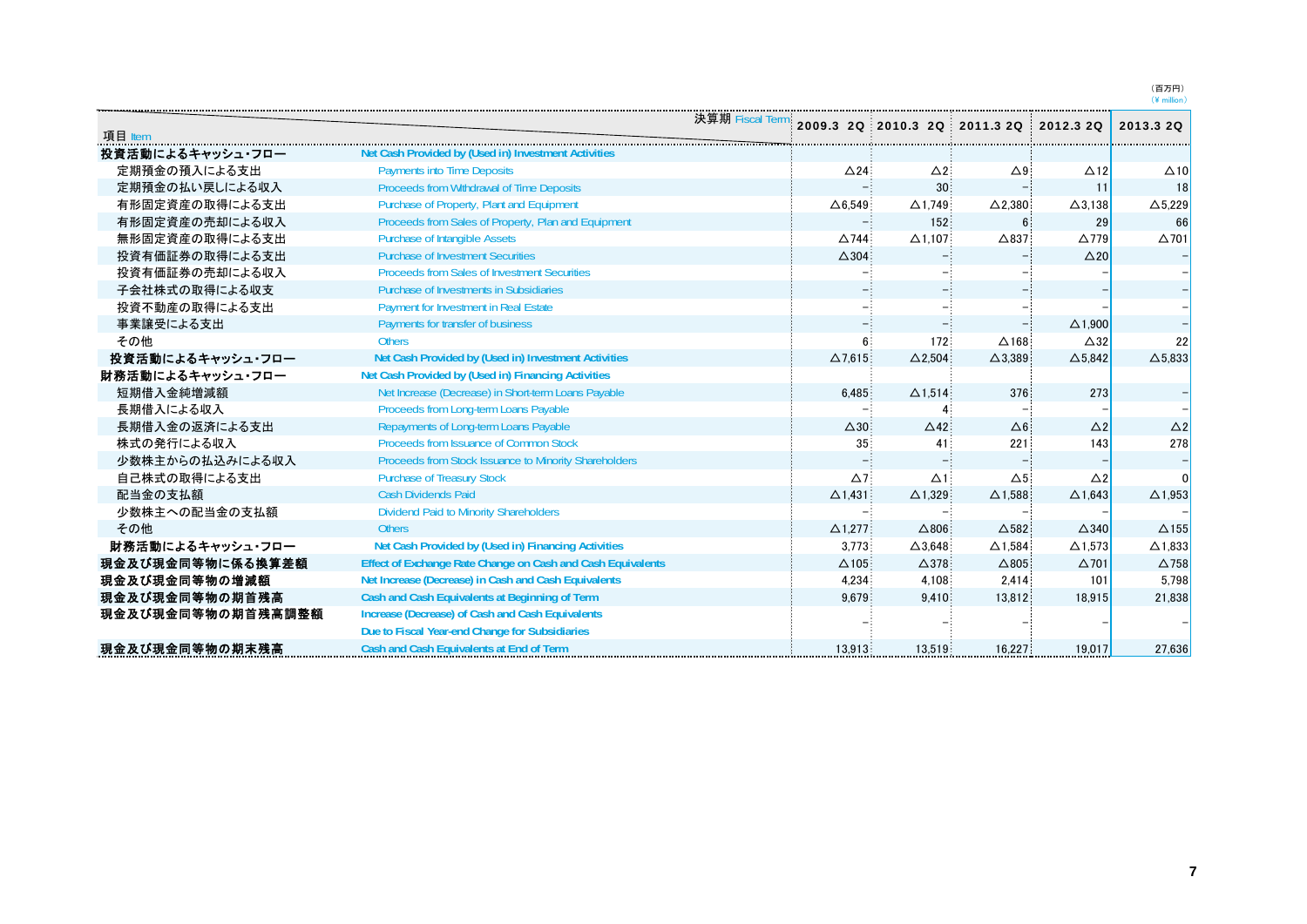## 地域別・事業別・品目別売上高[第2四半期累計] Consolidated Data のおよびのおよび しょうかい しょうかい しょうかい しょうかい しょうかい しょうかい しょうかい しょうかい しょうかい しょうかい

Net Sales by Destination, Business and Product type [2nd Quarter]

#### 地域別売上高

| <b>Net Sales by Destination</b> |                |                              |               |               |       |           |                            |           |           |                  |             |                        |       |        | (日カ門)<br>$(4$ million)    |       |           |               |
|---------------------------------|----------------|------------------------------|---------------|---------------|-------|-----------|----------------------------|-----------|-----------|------------------|-------------|------------------------|-------|--------|---------------------------|-------|-----------|---------------|
|                                 |                | 決算期 Fiscal Term              | 2009.3 20<br> |               |       | 2010.3 2Q |                            |           | 2011.3 20 |                  |             | 2013.3 20<br>2012.3 20 |       |        | 2013.3 通期予想<br>(Forecast) |       |           |               |
|                                 |                |                              |               | Ratio         |       |           |                            |           |           |                  |             |                        |       | Y 0'   |                           | Ratio | $Y_0 Y^*$ |               |
|                                 | 地域 Destination |                              |               | (% )          | %     |           | $\mathcal{C}_{\mathbf{b}}$ | (%)       |           | $($ %)           | (%)<br>ستتب |                        | (%)   | (%)    |                           | (% )  | (% )<br>. |               |
| 国<br>内                          |                | Japan                        | 17.101        | 30.3          | 103.8 | 17.656    | 31.7 <sup>2</sup>          | $103.2 -$ | 18.351    | 30.6             | 103.9       | 18.910                 | 29.0  | 103.0  | 18.942                    | 28.2  | 100.2     | 40.200        |
| 米州                              |                | Americas                     | 12.084        | 21.4          | 118.3 | 1.397     | 20.4                       | 94.3      | 12.815    | 21.3             | 112.4       | 13.453                 | 20.6  | 105.0  | 13.623                    | 20.3  | 101.3     | 28.800        |
| 欧州                              |                | Europe                       | 19.217        | 34.0          | 99.9  | 17.749    | 31.8                       | 92.4      | 16.911    | 28.2             | 95.3        | 18.473                 | 28.3  | 109.2  | 17.676                    | 26.3  | 95.7      | 37.900        |
| 中国                              |                | China                        | 4.441         | 7.9           | 113.7 | 5.382     | 9.7 <sup>°</sup>           | 121.2.    | 7.790     | 13.0             | 144.7       | 10.041                 | 15.4. | 128.9  | 12.753                    | 19.0  | 127.0     | 22.500        |
|                                 | アジア・パシフィック     | Asia-Pacific                 | 3.652         | $6.5^{\circ}$ | 116.5 | 3.557     | $6.4^{\circ}$              | 97.4      | 4.194     | 7.0 <sup>3</sup> | 117.9       | 4.387                  | 6.7   | 104.61 | 4.185                     | 6.2   | 95.4      | 10.600        |
| 海外 計                            |                | Overseas Total               | 39.396        | 69.7          | 107.9 | 38.086    | 68.3                       | 96.7      | 41.712    | 69.4             | 109.5       | 46.355                 | 71.0  | 111.1  | 48.239                    | 71.8  | 104.1     | 99.800        |
|                                 |                | <b>Total Sales</b>           | 56.497        | 100.0         | 106.7 | 55.743    | 100.0                      | 98.7      | 60.063    | 100.0            | 107.7       | 65.266                 | 100.0 | 108.7  | 67.181                    | 100.0 | 102.9     | 140.000       |
|                                 | 事業別売上高         |                              |               |               |       |           |                            |           |           |                  |             |                        |       |        |                           |       |           | (百万円)         |
|                                 |                | <b>Net Sales by Business</b> |               |               |       |           |                            |           |           |                  |             |                        |       |        |                           |       |           | $(4$ million) |

|                | 決算期 Fiscal Term           | 2009.3 20 |                  |       | 2010.3 20 |                                       |       | 2011.3 20 |                  |       |           | 2012.3 20        |        |        | 2013.3 20 | ---------------------------- | 2013.3 通期予想<br>(Forecast) |
|----------------|---------------------------|-----------|------------------|-------|-----------|---------------------------------------|-------|-----------|------------------|-------|-----------|------------------|--------|--------|-----------|------------------------------|---------------------------|
|                |                           |           | Ratio            | Υo    |           | $\mathcal{L}_{\mathrm{max}}$<br>Ratio | YoY   |           |                  | Y o Y |           |                  | $Y_0Y$ |        | Ratic     | $Y_0 Y^*$                    |                           |
| 事業 Business    |                           |           | (9)              | (%)   |           | $\mathcal{P}_{\mathbf{a}}$            | (9)   |           | (%)              | (%)   |           | $(\% )$          | (%     |        | (% )      | (%)                          |                           |
| 血球計数検査         | <b>Hematology</b>         | 36,669    | 64.9             | 109.4 | 35.105    | 63.0                                  | 95.7  | 37.399    | 62.3             | 106.5 | 40.246    | 61.7             | 107.6  | 42.299 | 63.0      | 105.1                        | 82.300                    |
| 血液凝固検査         | <b>Hemostasis</b>         | 7.034     | 12.5             | 107.1 | 7.008     | 12.6                                  | 99.6  | 7.702     | 12.8.            | 109.9 | 8.764     | 13.4             | 13.8   | 9.660  | 14.4.     | 110.21                       | 19.820                    |
| 免疫検査           | <b>Immunochemistry</b>    | .399      | 2.5              | 95.2  | 1.221     | $2.2^{\circ}$                         | 87.3  | 1.318     | 2.2%             | 107.9 | $1.072 -$ | 1.6              | 81.3   | 995    | 1.5       | 92.8                         | 2.220                     |
| 生化学検査          | <b>Clinical Chemistry</b> | .208.     | 2.1              | 90.6  | 1.619     | 2.9                                   | 134.0 | 1.559     | 2.6              | 96.3  | 1,622     | 2.5              | 104.0  | 1.326  | 2.0       | 81.8                         | 4.340                     |
| 尿検査            | <b>Urinalysis</b>         | 3.992     | 7.1              | 107.2 | 3.818     | 6.8                                   | 95.6  | 4.677     | 7.8 <sub>3</sub> | 122.5 | 5.291     | 8.1              | 113.1  | 5.240  | 7.8       | 99.0                         | 12.250                    |
| POC検査          | Point of Care             | .328      | 2.4              | 88.7  | 1.726     | 3.1                                   | 130.0 | 1,680     | 2.8              | 97.3  | 2,344     | 3.6 <sub>1</sub> | 139.5  | 2.052  | 3.1       | 87.5                         | 5.870                     |
| その他            | <b>Others</b>             | 1,962     | $3.5^{\circ}$    | 112.8 | 2,379     | 4.3 <sup>°</sup>                      | 121.3 | 2.274     | 3.8 <sup>3</sup> | 95.6  | 2.546     | 3.9.             | 112.0  | 2.152  | 3.2       | 84.5                         | 5.640                     |
| Diagnostics    | <b>Diagnostics</b>        | 53,594    | 94.9             | 107.5 | 52.878    | 94.9                                  | 98.7  | 56.612    | 94.3             | 107.1 | 61.889    | 94.8             | 109.3  | 63.730 | 94.9      | 103.0                        | 132.440                   |
|                |                           | 1.711     | 3.0 <sub>1</sub> | 92.1  | 1.067     | $1.9-$                                | 62.4  | 1.351     | 2.2              | 126.6 | 1.618     | 2.5 <sup>2</sup> | 119.8  | 1.749  | 2.6       | 108.1                        | 4.060                     |
| Diagnostics/IT | Diagnostics/IT            | 55.306    | 97.9             | 106.9 | 53.946    | 96.8                                  | 97.5  | 57.963    | 96.5             | 107.4 | 63.508    | 97.3             | 109.6  | 65.480 | 97.5      | 103.1                        | 136.500                   |
| その他事業          | <b>Other Business</b>     | 1,191     | 2.1              | 95.6  | 1.797     | 3.2 <sub>1</sub>                      | 150.9 | 2.100     | 3.5              | 116.9 | 1.758     | 2.7 <sup>1</sup> | 83.7   | 1.701  | 2.5       | 96.8                         | 3.500                     |
| 合              | <b>Total Sales</b>        | 56.497    | 100.0            | 106.7 | 55.743    | 100.0                                 | 98.7  | 60.063    | $100.0$ :        | 107.7 | 65.266    | 100.0            | 108.7  | 67.181 | 100.01    | 102.9 l                      | 140.000                   |

#### 品目別売上高

#### Net Sales by Product Type

|        | 決算期 | 2009.3 20 |                                 |        | 2010.3 20 |                                |        | 2011.3 20 |       |       |        | 2012.3 20                     |       |        | 2013.3 2Q |       | 2013.3 通期予想<br>(Forecast) |
|--------|-----|-----------|---------------------------------|--------|-----------|--------------------------------|--------|-----------|-------|-------|--------|-------------------------------|-------|--------|-----------|-------|---------------------------|
|        |     |           | ------------------------------- |        |           | ------------------------------ |        |           |       |       |        | ----------------------------- |       |        |           |       |                           |
| 品目     |     |           | (9/6)                           | (%     |           | (%)                            | (%     |           | (9)   | (% )  |        | ′%                            | (%    |        | (%)       | (9)   |                           |
| 検体検査機器 |     | 18.155    | 32.1                            | 100.5. | 16.537    | 29.7                           | 91.1   | 19.141    | 31.9  | 115.7 | 21.215 | 32.5                          | 10.8  | 21.316 | 31.7      | 100.5 | 43.600                    |
| 検体検査試薬 |     | 25.490    | 45.1                            | 11.3.  | 26.266    |                                | 103.0. | 27.109    | 45.1  | 103.2 | 29.791 | 45.6                          | 109.9 | 31.374 | 46.7      | 105.3 | 65.400                    |
| 保守サービス |     | 4,961     | 8.8                             | 112.3  | 5.558     | 10.0 <sub>1</sub>              | 112.0  | 5.989     | 10.0  | 107.8 | 6.259  | 9.6                           | 104.5 | 6.486  | 9.7       | 103.6 | 14.200                    |
| その他    |     | '.891     | 14.0.                           | 104.3  | 7.381     | $13.2^{\circ}$                 | 93.5   | 7.823     | 13.0: | 106.0 | 8.000  | $12.3 -$                      | 102.3 | 8.003  | $11.9 -$  | 100.0 | 16.800                    |
| 合計     |     | 56.497    | 100.0                           | 106.7  | 55.743    | 100.0                          | 98.7   | 60.063    | 100.0 | 107.7 | 65.266 | 100.0                         | 108.7 | 67.181 | 100.0     | 102.9 | 140.000                   |

※前年同期を100%としています。 ●通期予想は、2012年11月に修正したものです。 ※Previous period = 100% ●Business forecast was revised in November 2012.

(百万円) $(\frac{4}{\pi})$  million)

(百万円)  $(\frac{y}{x})$  million)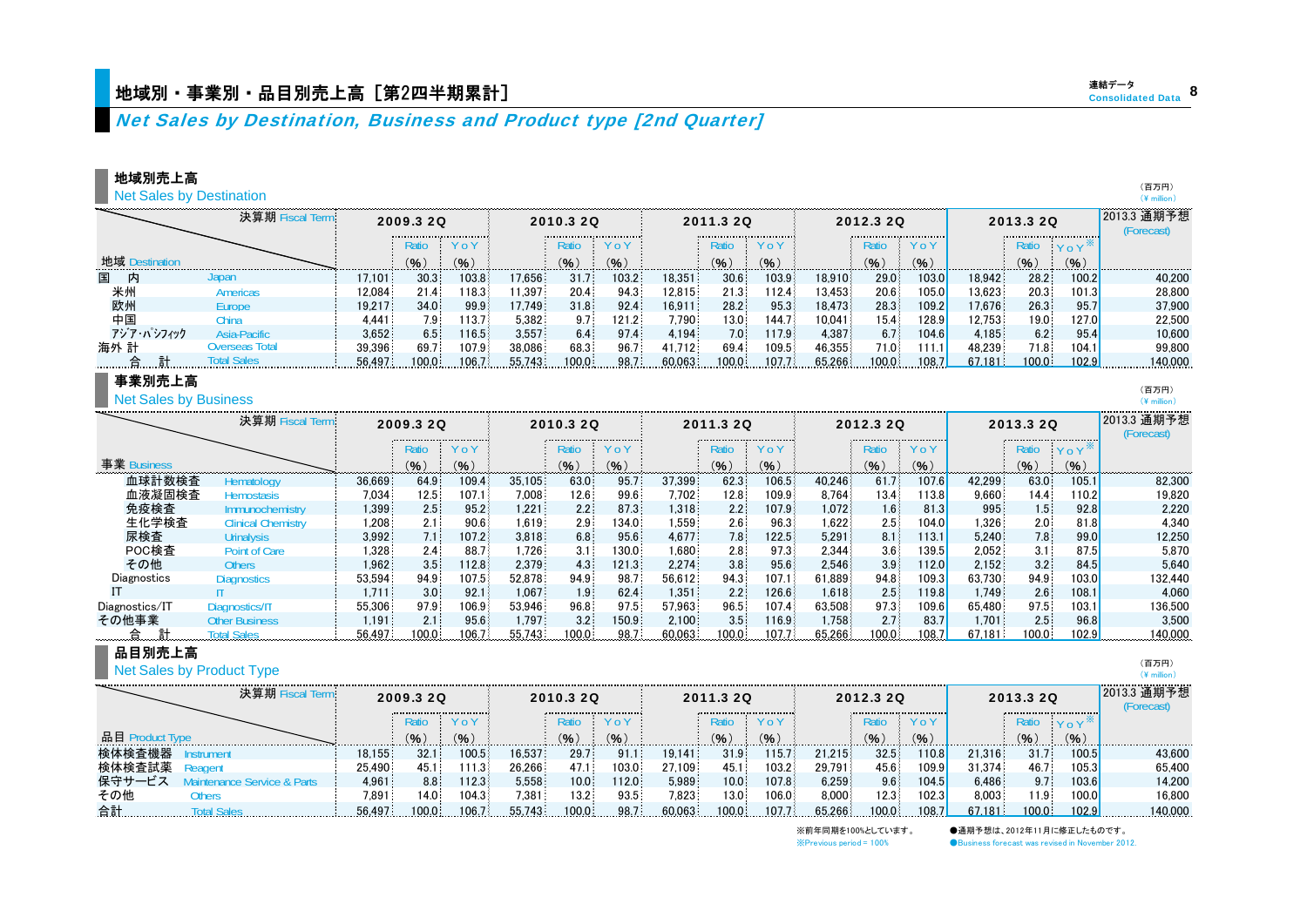(百万円) $(\frac{1}{2})$  million)

| ■ 国内<br>lapar  |                           |           |                  |       |           |                   |       |        |           |       |        |                  |       |        |                  |                    |
|----------------|---------------------------|-----------|------------------|-------|-----------|-------------------|-------|--------|-----------|-------|--------|------------------|-------|--------|------------------|--------------------|
|                | 決算期 Fiscal Term           | 2009.3 20 |                  |       | 2010.3 2Q |                   |       |        | 2011.3 20 |       |        | 2012.3 20        |       |        | 2013.3 20        |                    |
|                |                           |           | Ratio            | ΥoΥ   |           | Ratic             | V O   |        |           | ΥoΥ   |        | Ratio            | ′ 0 ነ |        | Ratic            |                    |
| 事業 Business    |                           |           | (%)              | (%)   |           | (9)               | (9)   |        | (%)       | (9)   |        | (%)              | (9)   |        | $($ % $)$        | $\gamma$           |
| 血球計数検査         | <b>Hematology</b>         | 6.894     | 40.3             | 108.0 | 6.744     | 38.2              | 97.8  | 7.206  | 39.3      | 106.9 | 7.842  | 41.5             | 108.8 | 8.199  | 43.3             | 104.6              |
| 血液凝固検査         | <b>Hemostasis</b>         | 2.633     | 15.4             | 104.1 | 2.688     | 15.2 <sub>1</sub> | 102.1 | 2.761  | $15.0 -$  | 102.7 | 2.970  | 15.7             | 107.6 | 2.904  | 15.3             | 97.8               |
| 免疫検査           | Immunochemistry           | .395      | 8.2              | 95.7  | 1.208     | 6.8 <sub>1</sub>  | 86.6  | 1.302  | 7.1       | 107.8 | 1.061  | 5.6 <sub>1</sub> | 81.5  | 983    | 5.2              | 92.6               |
| 生化学検査          | <b>Clinical Chemistry</b> | 848       | 5.0              | 90.5  | 921       | 5.2 <sub>1</sub>  | 108.6 | 818    | 4.5       | 88.8  | 848    | $4.5^{\circ}$    | 103.7 | 878    | 4.6              | 103.5              |
| 尿検査            | <b>Urinalysis</b>         | 793       | 4.6 <sup>°</sup> | 86.8  | 755       | 4.3.              | 95.2  | 985    | 5.4       | 130.5 | 1.040  | 5.5.             | 105.6 | 948    | 5.0 <sub>1</sub> | 91.2               |
| POC検査          | Point of Care             | .103      | 6.4              | 85.6  | 1.545     | 8.8 <sup>1</sup>  | 140.1 | 1.021  | 5.6       | 66.   | 1.138  | 6.0              | 111.5 | 1.174  | 6.2              | 103.2              |
| その他            | <b>Others</b>             | 1.379     | 8.1              | 131.0 | 1.893     | 10.7 <sub>1</sub> | 137.3 | 1.932  | 10.5      | 102.7 | 2.124  | 11.2             | 109.9 | 1.946  | 10.3             | 91.6               |
| Diagnostics    | <b>Diagnostics</b>        | 15.048    | 88.0             | 103.3 | 15.758    | 89.3              | 104.7 | 16.028 | $87.3 -$  | 101.7 | 17.025 | 90.0             | 106.2 | 17,035 | 89.9             | 100.1              |
|                |                           | 948       | 5.5 <sub>1</sub> | 121.7 | 750       | 4.2:              | 79.1  | 984    | 5.4       | 131.2 | 1.187  | 6.3              | 120.6 | 1.343  | 7.1              | 113.1 <sub>1</sub> |
| Diagnostics/IT | Diagnostics/IT            | 15.997    | 93.5             | 104.2 | 16.508    | 93.5              | 103.2 | 17.012 | 92.7      | 103.1 | 18.213 | 96.3             | 107.1 | 18.379 | 97.0             | 100.9              |
| その他事業          | Other Business            | 1.103     | 6.4              | 98.0  | 1.148     | 6.5               | 104.1 | 1.339  | 7.3       | 116.6 | 697    | 3.7 <sup>1</sup> | 52.1  | 563    | 3.0 <sub>1</sub> | 80.8               |
|                |                           | 17.101    | 100.0            | 103.8 | 17,656    | 100.0             | 103.2 | 18,351 | 100.0     | 103.9 | 18,910 | 100.0            | 103.0 | 8.942  | 100.0            | 100.2              |

#### ■ 海外 Overseas

|                | 決算期 Fiscal Term           | 2009.3 20 |                  |       | 2010.3 20 |                    |       | 2011.3 20 |                  |       |        | 2012.3 20        |           | 2013.3 20 |                  |          |  |
|----------------|---------------------------|-----------|------------------|-------|-----------|--------------------|-------|-----------|------------------|-------|--------|------------------|-----------|-----------|------------------|----------|--|
|                |                           |           | Ratio            | YoY   |           | Ratio              | YoY   |           | Ratio            | YoY   |        | Ratio            | YoY       |           |                  | $Y_0Y^*$ |  |
| 事業 Business    |                           |           | (%               | (%)   |           | (%)                | (9)   |           | (%)              | (9)   |        | (96)             | $($ % $)$ |           | (%)              | (%)      |  |
| 血球計数検杳         | Hematology                | 29.775    | 75.6             | 109.7 | 28.361    | 74.5               | 95.3  | 30.192    | 72.4             | 106.5 | 32.404 | 69.9             | 107.3     | 34.100    | 70.7             | 105.2    |  |
| 血液凝固検査         | <b>Hemostasis</b>         | 4.401     | 11.2             | 109.0 | 4.319     | 11.3               | 98.1  | 4.941     | 11.8             | 114.4 | 5.794  | 12.5             | 117.3     | 6.756     | 14.0             | 116.6    |  |
| 免疫検査           | <b>Immunochemistry</b>    |           | 0.0 <sub>1</sub> | 23.1  | 12.       | 0.0 <sub>1</sub>   | 400.0 | 15        | 0.0 <sub>1</sub> | 125.0 |        | 0.0              | 73.3      |           | 0.0 <sub>1</sub> | 109.1    |  |
| 牛化学検杳          | <b>Clinical Chemistry</b> | 359       | 0.9 <sub>1</sub> | 90.9  | 697       | 1.8                | 194.2 | 741       | 1.8              | 106.3 | 774    | 1.7 <sup>2</sup> | 104.5     | 448       | 0.9 <sub>1</sub> | 57.9     |  |
| 尿検杳            | <b>Urinalysis</b>         | 3.199     | 8.1              | 13.9  | 3.063     | 8.0 <sub>1</sub>   | 95.7  | 3.692     | 8.9 <sup>°</sup> | 120.5 | 4.251  | 9.2              | 115.1     | 4.292     | 8.9 <sup>°</sup> | 101.0    |  |
| POC検査          | Point of Care             | 224       | 0.6 <sub>1</sub> | 107.7 | 181       | $0.5 -$            | 80.8  | 659       | 1.6 <sub>1</sub> | 364.1 | 1.206  | 2.6              | 183.0     | 878       | 1.8              | 72.8     |  |
| その他            | <b>Others</b>             | 582       | 1.5 <sup>1</sup> | 85.0  | 485       | 13                 | 83.3  | 341       | 0.8 <sup>°</sup> | 70.3  | 422    | 0.9 <sub>1</sub> | 123.8     | 206       | 0.4 <sub>1</sub> | 48.8     |  |
| Diagnostics    | <b>Diagnostics</b>        | 38.546    | 97.8             | 109.2 | 37.120    | 97.5               | 96.3  | 40.584    | 97.3             | 109.3 | 44.864 | 96.8             | 110.5     | 46.694    | 96.8             | 104.1    |  |
|                |                           | 762       | 1.9 <sup>°</sup> | 70.6  | 316       | 0.8 <sub>1</sub>   | 41.5  | 367       | 0.9 <sup>°</sup> | 116.1 | 430    | 0.9 <sub>1</sub> | 117.2     | 406       | 0.8 <sub>1</sub> | 94.4     |  |
| Diagnostics/IT | Diagnostics/IT            | 39.308    | 99.8             | 108.1 | 37.437    | 98.3               | 95.2  | 40.951    | 98.2             | 109.4 | 45.295 | 97.7             | 110.6     | 47.101    | 97.6             | 104.0    |  |
| その他事業          | <b>Other Business</b>     | 87        | 0.2              | 72.5  | 648       | 1.7 <sub>1</sub>   | 744.8 | 760       | $1.8-$           | 117.3 | 1.060  | 2.3 <sup>1</sup> | 139.5     | 1.138     | $2.4^{\circ}$    | 107.4    |  |
| …合             | <b>Total Sales</b>        | 39.396    | 100.0            | 107.9 | 38.086    | 100.0 <sub>1</sub> | 96.7  | 41.712    | 100.0            | 109.5 | 46.355 | 100.0            | 111.11    | 48.239    | 100.0            | 104.1    |  |

※前年同期を100%としています。

※Previous period = 100%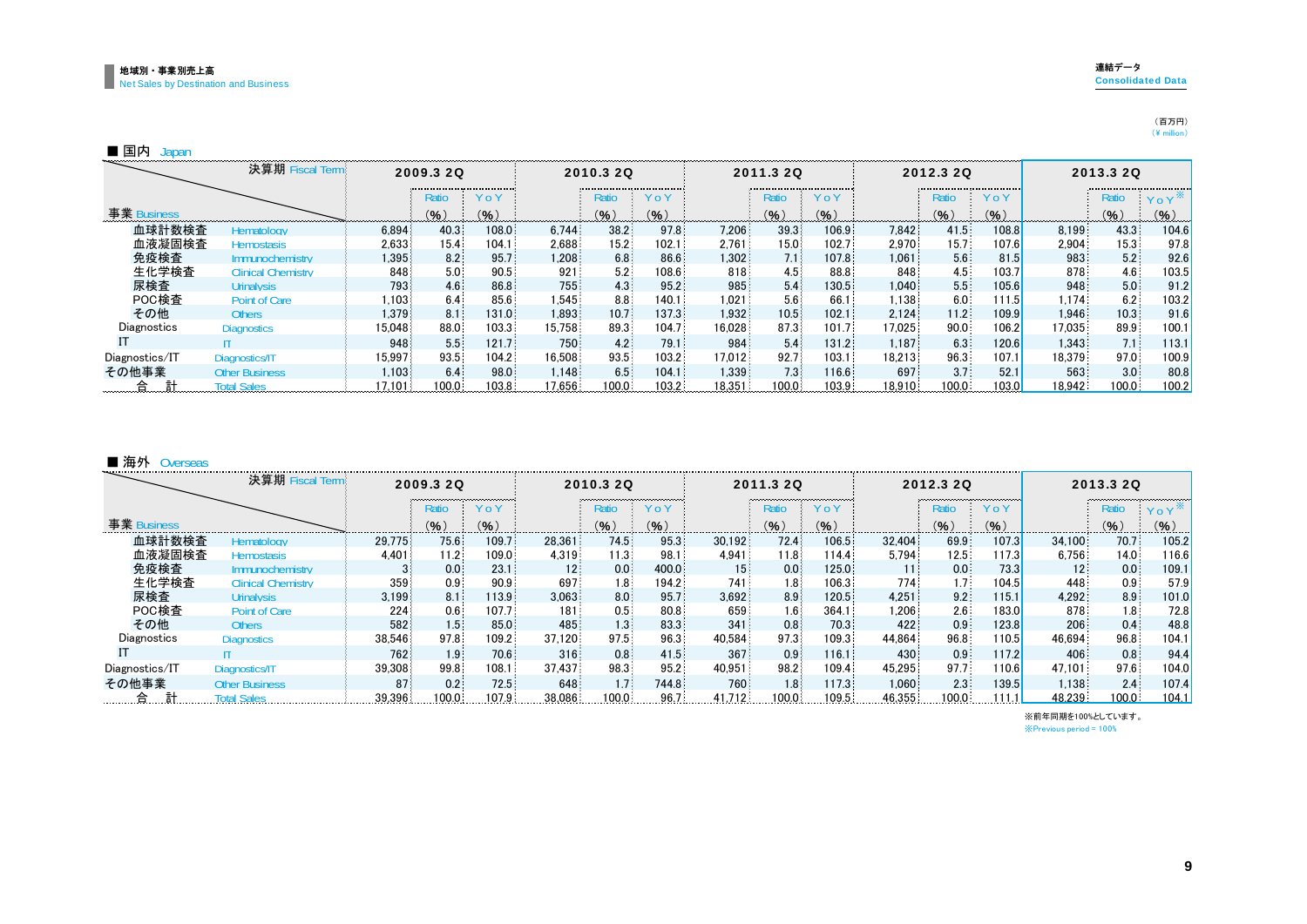(百万円) (\ million)

| 米州 | Americas |
|----|----------|
|----|----------|

| 決算期 Fiscal Term |                           |        | 2009.3 2Q |              |        | 2010.3 20 |                   |                  | 2011.3 2Q        |       |         | 2012.3 20        |       | 2013.3 2Q |                  |               |  |
|-----------------|---------------------------|--------|-----------|--------------|--------|-----------|-------------------|------------------|------------------|-------|---------|------------------|-------|-----------|------------------|---------------|--|
|                 |                           |        | Ratio     | $^{\circ}$ 0 |        | Ratio     | r o Y             |                  | Ratio            |       |         | Ratio            | Y o Y |           | Ratio            | $Y_0 Y^*$     |  |
| 事業 Business     |                           |        | (9)       | (%)          |        | (%)       | $($ % $)$         |                  | (%)              | (9)   |         | (9)              | (%)   |           | (% )             | $\frac{1}{2}$ |  |
| 血球計数検杳          | Hematology                | 9.939  | 82.2      | 119.7        | 9.680  | 84.9      | 97.4              | 10.505           | 82.0             | 108.5 | 10.907  | 81.1             | 103.8 | 11.457    | 84.1             | 105.0         |  |
| 血液凝固検査          | <b>Hemostasis</b>         | 996    | 8.2       | 107.0        | 749.   | 6.6       | 75.2 <sub>1</sub> | 876              | 6.8              | 117.0 | $591 -$ | 4.4              | 67.5  | 627       | 4.6 <sup>°</sup> | 106.1         |  |
| 免疫検査            | <b>Immunochemistry</b>    |        |           |              |        |           |                   |                  |                  |       |         |                  |       |           | 0.0              |               |  |
| 生化学検査           | <b>Clinical Chemistry</b> |        |           |              |        |           |                   |                  |                  |       |         |                  |       |           | 0.0              |               |  |
| 尿検査             | <b>Urinalysis</b>         | 1.046  | 8.7       | 123.8        | 883    | 7.7       | 84.4              | 949              | 7.4 <sub>3</sub> | 107.5 | 973     | 7.2%             | 102.5 | 899       | 6.6              | 92.4          |  |
| POC検査           | Point of Care             |        |           |              |        |           |                   | 347              | 2.7              |       | 808     | 6.0 <sup>3</sup> | 232.9 | 420       | 3.1              | 52.0          |  |
| その他             | <b>Others</b>             |        |           |              |        |           |                   |                  |                  |       |         |                  |       |           | 0.0              |               |  |
| Diagnostics     | <b>Diagnostics</b>        | 11.982 | 99.2      | 118.9        | 11.312 | 99.3      | 94.4              | 12.678           | 98.9             | 112.1 | 13.280  | 98.7             | 104.7 | 13.406    | 98.4             | 100.9         |  |
|                 |                           | 101    | 0.8       | 76.5         | 85     | 0.7       | 84.2              | 137 <sub>1</sub> | 1.1              | 161.2 | 172.    | 1.3              | 125.5 | 217       | 1.6 <sub>1</sub> | 126.2         |  |
| Diagnostics/IT  | Diagnostics/IT            | 12,084 | 100.0     | 118.3        | 11,397 | 100.0     | 94.3              | 12.815           | 100.0            | 112.4 | 13.453  | 100.0            | 105.0 | 13.623    | 100.0            | 101.3         |  |
| その他事業           | <b>Other Business</b>     |        |           |              |        |           |                   |                  |                  |       |         |                  |       |           |                  |               |  |
| 計<br>合          | <b>Total Sales</b>        | 12.084 | 100.0     | 118.3        | 1.397  | 100.0     | 94.3              | 12.815           | 100.0            | 112.4 | 13.453  | 100.0            | 105.0 | 13.623    | 100.0            | 101.3         |  |

#### ■ 欧州 Europe

|                | 決算期 Fiscal Term<br>2009.3 20 |        |                             | 2010.3 2Q |                |                                             | 2011.3 20 |        |                  |         | 2012.3 20 |       | 2013.3 20          |                 |                  |           |
|----------------|------------------------------|--------|-----------------------------|-----------|----------------|---------------------------------------------|-----------|--------|------------------|---------|-----------|-------|--------------------|-----------------|------------------|-----------|
|                |                              |        | --------------------------- | ′ o Y     |                | ----------------------------------<br>Ratio | Yo        |        | Ratic            | $Y_0$ , |           |       | ′ o Y              |                 | Katio            | $Y_0 Y^*$ |
| 事業 Business    |                              |        | (%)                         | (9)       |                | (9)                                         | (9)       |        | (%)              | (%)     |           | (%)   | $\mathcal{O}_6$    |                 | (9)              | (9)       |
| 血球計数検査         | Hematology                   | 14.620 | 76.1                        | 102.4     | 12.997         | 73.2                                        | 88.9      | 12.432 | 73.5             | 95.7    | 13,314    | 72.1  | 107.1              | 12.920          | 73.1             | 97.0      |
| 血液凝固検査         | <b>Hemostasis</b>            | .935   | 10.1                        | 103.5     | 1.840          | 10.4                                        | 95.1      | 1.611  | 9.5              | 87.6    | ⊢992. ا   | 10.8  | 123.6              | 1.857           | 10.5             | 93.2      |
| 免疫検査           | Immunochemistry              |        |                             |           | 5 <sub>1</sub> | 0.0                                         |           |        |                  | 100.0   | 6.        |       | 120.0              |                 | 0.0 <sub>1</sub> | 133.3     |
| 生化学検査          | <b>Clinical Chemistry</b>    | 68     | 0.41                        | 103.0     | 391            | 2.2 <sub>1</sub>                            | 575.0     | 309    | 1.8 <sup>°</sup> | 79.0    | 170.      | 0.9   | 55.0               |                 | 0.4              | 45.3      |
| 尿検査            | <b>Urinalysis</b>            | 1,373  | 7.1                         | 97.9      | 1.256          |                                             | 91.5      | 1.196  | 7.1              | 95.2    | 1.178     | 6.4   | 98.5               | 1,106           | 6.3 <sub>1</sub> | 93.9      |
| POC検査          | Point of Care                | 103    | 0.5                         | 87.3      | 63             | 0.4                                         | 61.2      | 206    | 1.2 <sub>k</sub> | 327.0   | 292       | 1.6   | 141.7              | 354             | 2.0 <sub>1</sub> | 121.2     |
| その他            | <b>Others</b>                | 574    | 3.0 <sub>1</sub>            | 84.2      | 478            | 2.7                                         | 83.3      | 340    | 2.0              | 71.1    | 419       | 2.3   | 123.2              | 203             | 1.2 <sub>1</sub> | 48.4      |
| Diagnostics    | <b>Diagnostics</b>           | 18.677 | 97.2                        | 101.4     | 17.033         | 96.0                                        | 91.2      | 16.102 | 95.2             | 94.5    | 17.373    | 94.0  | 107.9              | 16.528          | 93.5             | 95.1      |
|                |                              | 452    | 2.4 <sup>2</sup>            | 63.7      | 67             | 0.4                                         | 14.8      | 67     | 0.4              | 100.0   | 43        | 0.2   | 64.2               | 18 <sup>1</sup> | 0.1              | 41.9      |
| Diagnostics/IT | Diagnostics/IT               | 19.130 | 99.5                        | 100.0     | 17.101         | 96.3                                        | 89.4      | 16.169 | 95.6             | 94.6    | 17.416    | 94.3  | 107.7 <sub>h</sub> | 16.546          | 93.6             | 95.0      |
| その他事業          | <b>Other Business</b>        | 87:    | 0.5.                        | 77.7      | 648            | 3.7                                         | 744.8     | 741    | 4.4 <sup>3</sup> | 114.4   | 1.056     | 5.7   | 142.5              | 1.129           | 6.4              | 106.9     |
| 台              | <b>Total Sales</b>           | 19.217 | 100.0                       | 99.9      | 17.749         | 100.0                                       | 92.4      | 16.911 | 100.0            | 95.3    | 18.473    | 100.0 | 109.2              | 17.676          | 100.0            | 95.7      |

※Previous period = 100% ※前年同期を100%としています。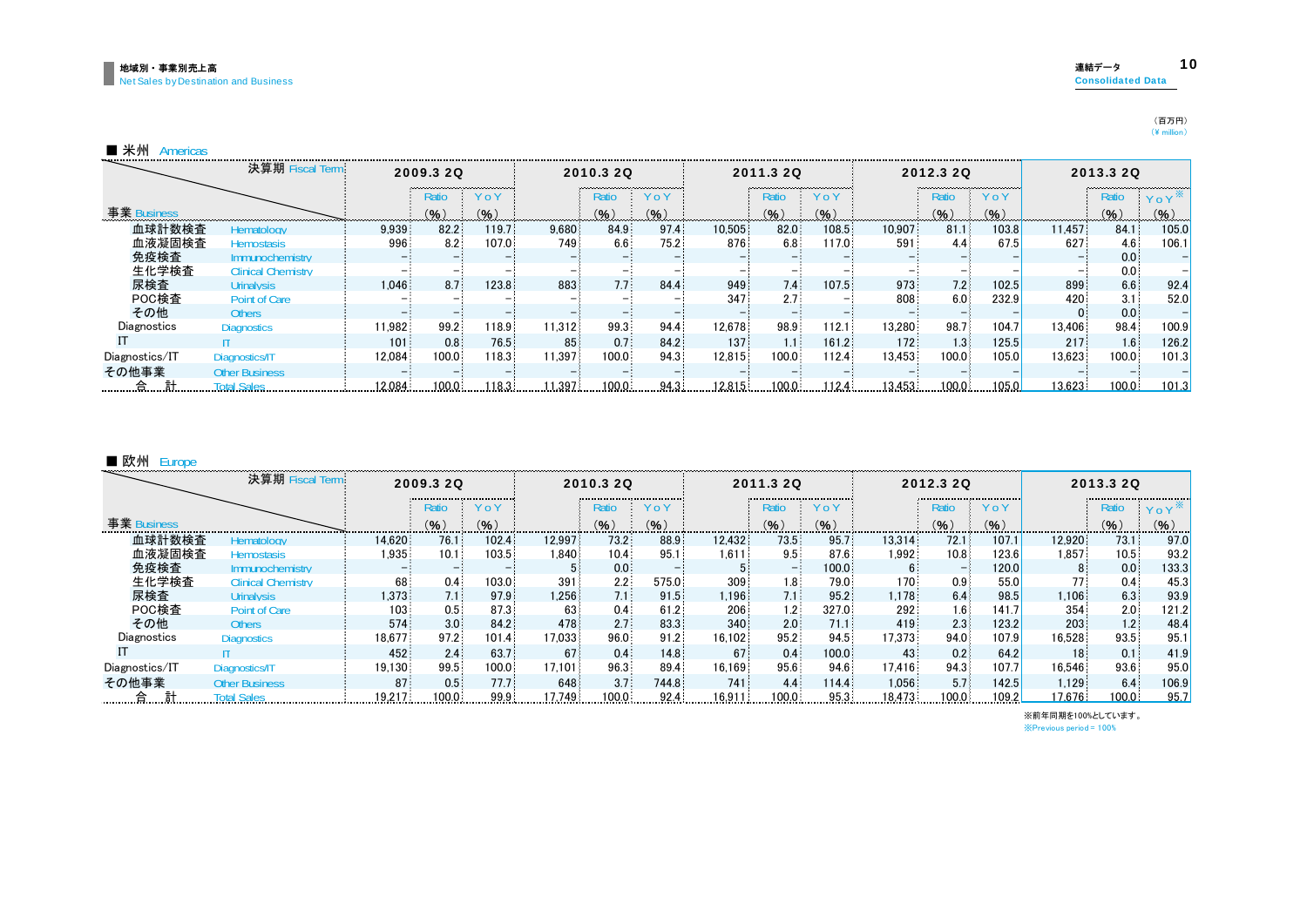#### 連結データConsolidated Data

| ■ 中国<br>China            |                           |           |                  |       |                  |                   |                           |           |                  |           |        |                   |           |        |                   |               |
|--------------------------|---------------------------|-----------|------------------|-------|------------------|-------------------|---------------------------|-----------|------------------|-----------|--------|-------------------|-----------|--------|-------------------|---------------|
| 決算期 Fiscal Term          |                           | 2009.3 20 |                  |       | 2010.3 2Q        |                   |                           | 2011.3 20 |                  | 2012.3 20 |        |                   | 2013.3 20 |        |                   |               |
|                          |                           |           | Ratio            | Yo    |                  | Ratio             | $^{\prime}$ 0 $^{\prime}$ |           | Ratio            | Y o '     |        | Ratic             | 7 O '     |        | Ratio             |               |
| 事業 Business              |                           |           | (9)              | (%)   |                  | (%)               | (9)                       |           | $\frac{9}{6}$    | (9)       |        | (96)              | (%)       |        | (% )              | $\frac{9}{6}$ |
| 血球計数検査                   | Hematology                | 2,502     | 56.3             | 111.9 | 3.093            | 57.5              | 123.6                     | 4.173     | 53.6             | 134.9     | 4.959  | 49.4              | 118.8     | 6.731  | 52.8              | 135.7         |
| 血液凝固検査                   | Hemostasis                | 953       | 21.5             | 127.4 | 1.146            | 21.3              | 120.3                     | 1.825     | 23.4             | 159.2     | 2.535  | 25.2              | 138.9     | 3.545  | 27.8              | 139.8         |
| 免疫検査                     | <b>Immunochemistry</b>    |           |                  |       |                  |                   |                           |           |                  |           |        |                   | 100.0     |        |                   | 200.0         |
| 生化学検査                    | <b>Clinical Chemistry</b> | 221       | 5.0 <sub>1</sub> | 81.9  | 267              | 5.0 <sup>°</sup>  | 120.8                     | 371       | 4.8 <sup>1</sup> | 139.0     | 562    | 5.6 <sub>1</sub>  | 151.5     | 330    | 2.6               | 58.7          |
| 尿検査                      | <b>Urinalysis</b>         | 617       | 13.9             | 122.2 | 751              | 14.0 <sub>1</sub> | 121.7                     | 1.310     | 16.8             | 174.4     | 1.873  | 18.7 <sub>1</sub> | 143.0     | 2,030  | 15.9 <sub>1</sub> | 108.4         |
| POC検査                    | Point of Care             | 120.      | 2.7              | 134.8 | 118 <sup>3</sup> | $2.2 -$           | 98.3                      | 100       | 1.3              | 84.7      | 103    | 1.0               | 103.0     | 101    | 0.8 <sub>1</sub>  | 98.1          |
| その他                      | <b>Others</b>             |           |                  |       |                  |                   |                           |           |                  |           |        |                   |           |        |                   |               |
| Diagnostics              | <b>Diagnostics</b>        | 4,417     | 99.5             | 114.7 | 5.378            | 99.9              | 121.8                     | 7.783     | 99.9             | 144.7     | 10.035 | 99.9              | 128.9     | 12.741 | 99.9              | 127.0         |
|                          |                           | 24        | 0.5              | 45.3  |                  | 0.1               | 16.7                      |           | 0.1              | 100.0     |        |                   | 50.0      |        |                   | 150.0         |
| Diagnostics/IT           | Diagnostics/IT            | 4.441     | 100.0            | 113.7 | 5.382            | 100.0             | 121.2                     | 7.787     | 100.0            | 144.7     | 10.037 | 100.0             | 128.9     | 12.745 | 99.9              | 127.0         |
| その他事業                    | <b>Other Business</b>     |           |                  |       |                  |                   |                           |           |                  |           |        |                   | 100.0     |        | 0.1               | 266.7         |
| ………合…計……… Total Sales……… | <b>Total Sales</b>        |           |                  |       |                  |                   |                           |           |                  |           |        |                   | 128.9     | 12.753 | 100.0             | 127.0         |

#### ■ アジア・パシフィック Asia-Pacific

|                | 決算期 Fiscal Term<br>2009.3 20 |       |                  | 2010.3 2Q |               | 2011.3 20        |       |                 |                  | 2012.3 20 |       | 2013.3 2Q |           |                 |       |           |
|----------------|------------------------------|-------|------------------|-----------|---------------|------------------|-------|-----------------|------------------|-----------|-------|-----------|-----------|-----------------|-------|-----------|
|                |                              |       | Ratio            | Y O       |               | Ratio            | ΥO    |                 |                  | 7 o Y     |       | Ratic     | Y o Y     |                 | Ratio | Y o Y     |
| 事業 Business    |                              |       | (%               | (%)       |               | (%)              | (9)   |                 | (% )             | (9)       |       | (%)       | $($ % $)$ |                 | (9)   | $($ % $)$ |
| 血球計数検査         | Hematology                   | 2.712 | 74.3             | 116.6     | 2.589         | 72.8             | 95.5  | 3.081           | 73.5             | 119.0     | 3.223 | 73.5      | 104.6     | 2,991           | 71.5  | 92.8      |
| 血液凝固検査         | <b>Hemostasis</b>            | 515   | 14.1             | 105.3     | 583           | 16.4             | 113.2 | 627             | $15.0 -$         | 107.5     | 675   | 15.4      | 107.7     | 726             | 17.4  | 107.6     |
| 免疫検査           | Immunochemistry              |       | 0.1              | 23.1      |               | $0.2 -$          | 200.0 |                 | 0.2              | 133.3     |       | 0.1       | 50.0      |                 |       | 25.0      |
| 生化学検査          | <b>Clinical Chemistry</b>    | 69    | 1.9 <sub>1</sub> | 119.0     | 38            | 1.1 :            | 55.1  | 60              | 1.4              | 157.9     |       | 0.9.      | 68.3      | 39 <sup>3</sup> | 1.0   | 95.1      |
| 尿検査            | <b>Urinalysis</b>            | 161   | 4.4              | 287.5     | 171           | 4.8 <sup>1</sup> | 106.2 | 236             | 5.6              | 138.0     | 226   | 5.2       | 95.8      | 256             | 6.1   | 113.3     |
| POC検査          | Point of Care                |       |                  |           |               |                  |       |                 | 0.1              |           |       | 0.1       |           |                 |       | 100.0     |
| その他            | <b>Others</b>                |       | 0.2              | 600.0     |               | 0.2              | 100.0 |                 |                  |           |       | 0.1       |           |                 |       | 50.0      |
| Diagnostics    | <b>Diagnostics</b>           | 3,468 | 95.0             | 117.8     | 3.396         | 95.5             | 97.9  | 4,020           | 95.8             | 118.4     | 4.175 | 95.2      | 103.9     | 4,019           | 96.0  | 96.3      |
|                |                              | 182   | 5.0 <sub>1</sub> | 99.5      | 160           | 4.5              | 87.9  | 157             | 3.8 <sup>°</sup> | 98.1      | 212   | 4.8       | 135.0     | 166             | 4.0   | 78.3      |
| Diagnostics/IT | Diagnostics/IT               | 3,651 | 100.0            | 16.7      | 3.556         | 100.0            | 97.4  | 4.178           | 99.6             | 117.5     | 4.387 | 100.0     | 105.0     | 4.185           | 100.0 | 95.4      |
| その他事業          | <b>Other Business</b>        |       |                  |           |               |                  |       | 16 <sup>3</sup> | $0.4^{\circ}$    |           |       |           |           |                 |       |           |
|                | Total                        | 3.652 | $100.0 - 1$      | 116.5     | $3.557$ 100.0 |                  | 97.4  | 4.194           | $100.0$          | 123.2     |       |           |           | 4.185           | 100.0 | 95.4      |

※前年同期を100%としています。

※Previous period = 100%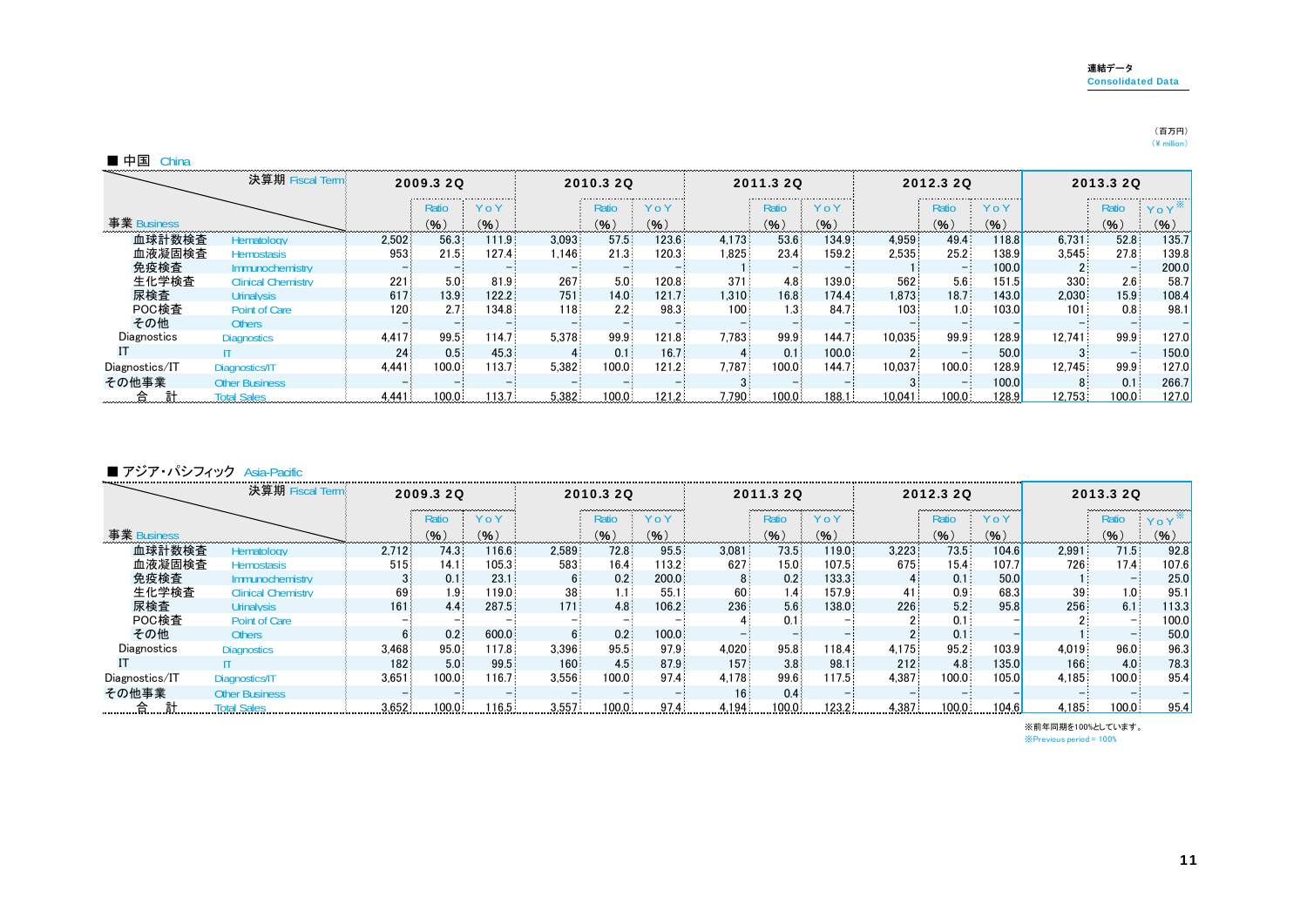(百万円)  $(\rm 4$  million)

| 決算期 Fiscal Term |        |                                        | 2009.3 20 |       |         | 2010.3 20 |                   |       | 2011.3 20 |                   |                      | 2012.3 20 |               |            | 2013.3 2Q |                    |             |
|-----------------|--------|----------------------------------------|-----------|-------|---------|-----------|-------------------|-------|-----------|-------------------|----------------------|-----------|---------------|------------|-----------|--------------------|-------------|
|                 |        |                                        |           | Ratio | <br>YoY |           | <br>Ratio         | YoY   |           | Ratio             | -------------<br>YoY |           | Ratio         | .<br>Y o Y |           | Ratio              | $'$ 0 Y $*$ |
| 地域 Destination  |        |                                        |           | (96)  | (%)     |           | (9)               | (9)   |           | (%)               | (96)                 |           | (96)          | (9)        |           | (%)                | (%)         |
|                 | 検体検査機器 | Instrument                             | 4.159     | 24.3  | 99.0    | 4.440     | 25.1              | 106.8 | 5,135     | 28.0              | 115.7                | 5,421     | 28.7          | 105.6      | 5.458     | 28.8               | 100.7       |
|                 | 検体検査試薬 | Reagent                                | 9.621     | 56.3  | 101.4   | 10.097    | 57.2              | 104.9 | 9.567     | 52.1              | 94.8                 | 10.298    | 54.5          | 107.6      | 10.201    | 53.9               | 99.1        |
| 日本              | 保守サービス | <b>Maintenance Service &amp; Parts</b> | 1,326     | 7.8   | 108.4   | 1.494     | 8.5               | 112.7 | 1.675     | 9.1               | 112.1                | 1.683     | 8.9           | 100.5      | 1.762     | 9.3                | 104.7       |
| Japan           | その他    | <b>Others</b>                          | 1.993     | 11.7  | 127.8   | 1.624     | 9.2               | 81.5  | 1,972     | 10.7              | 121.4                | 1,507     | 8.0:          | 76.4       | 1.520     | 8.0 <sub>1</sub>   | 100.9       |
| .               | 合計     | Total Sales                            | 17,101    | 100.0 | 103.8   | 17,656    | 100.0             | 103.2 | 18.351    | 100.0             | 103.9                | 18,910    | 100.0         | 103.0      | 18.942    | 100.0              | 100.2       |
|                 | 検体検査機器 | าstrument                              | 4.168     | 34.5  | 130.7   | 3.180     | 27.9              | 76.3  | 3,828     | 29.9              | 120.4                | 4,334     | 32.2          | 113.2      | 3.716     | 27.3               | 85.7        |
|                 | 検体検査試薬 | Reagent                                | 3,925     | 32.5  | 113.2   | 3.961     | 34.8              | 100.9 | 4,319     | 33.7              | 109.0                | 4,357     | 32.4          | 100.9      | 4.802     | 35.2               | 110.2       |
| 米州              | 保守サービス | <b>Maintenance Service &amp; Parts</b> | 1.571     | 13.0  | 110.2   | 1.956     | 17.2              | 124.5 | 2.341     | 18.3              | 119.7                | 2.511     | 18.7          | 107.3      | 2.850     | 20.9               | 113.5       |
| Americas        | その他    | <b>Others</b>                          | 2.419     | 20.0  | 113.5   | 2.298     | 20.2              | 95.0  | 2,326     | 18.2              | 101.2                | 2.249     | 16.7          | 96.7       | 2.254     | 16.5               | 100.2       |
|                 | 合計     | <b>Total Sales</b>                     | 12.084    | 100.0 | 118.3   | 11.397    | 100.0             | 94.3  | 12,815    | 100.0             | 112.4                | 13.453    | 100.0         | 105.0      | 13.623    | 100.0              | 101.3       |
|                 | 検体検査機器 | Instrument                             | 6.002     | 31.2  | 83.1    | 4.721     | 26.6              | 78.7  | 4.200     | 24.8              | 89.0                 | 4.168     | 22.6          | 99.2       | 4.059     | 23.0               | 97.4        |
|                 | 検体検査試薬 | Reagent                                | 8.235     | 42.9  | 119.6   | 8.062     | 45.4              | 97.9  | 7.947     | 47.0              | 98.6                 | 8,692     | 47.1          | 109.4      | 8.427     | 47.7               | 97.0        |
| 欧州              | 保守サービス | <b>Maintenance Service &amp; Parts</b> | 1.784     | 9.3   | 117.8   | 1.855     | 10.5 <sup>1</sup> | 104.0 | 1.698     | 10.0              | 91.5                 | 1,808     | 9.8           | 106.5      | 1.602     | 9.1                | 88.6        |
| Europe          | その他    | <b>Others</b>                          | 3.194     | 16.6  | 88.4    | 3.109     | 17.5              | 97.3  | 3.064     | 18.1              | 98.6                 | 3.804     | 20.6          | 124.2      | 3.586     | 20.3               | 94.3        |
|                 | 合計     | <b>Total Sales</b>                     | 19.217    | 100.0 | 99.9    | 17.749    | 100.0             | 92.4  | 16.911    | 100.0             | 95.3                 | 18,473    | 100.0         | 109.2      | 17.676    | 100.0 <sup>°</sup> | 95.7        |
|                 | 検体検査機器 | Instrument                             | 2.146     | 48.3  | 100.5   | 2.876     | 53.4              | 134.0 | 4.453     | 57.2              | 154.8                | 5.611     | 55.9          | 126.0      | 6.976     | 54.7               | 124.3       |
|                 | 検体検査試薬 | Reagent                                | 2.182     | 49.1  | 130.1   | 2.392     | 44.4              | 109.6 | 3.211     | 41.2              | 134.2                | 4,329     | 43.1          | 134.8      | 5.652     | 44.3               | 130.6       |
| 中国              | 保守サービス | <b>Maintenance Service &amp; Parts</b> | 108       | 2.4   | 136.7   | 103       | 1.9               | 95.4  | 112       | 1.4               | 108.7                | 85        | 0.8           | 75.9       | 101       | 0.8 <sub>1</sub>   | 118.8       |
| China           | その他    | <b>Others</b>                          | 3         | 0.1   | 23.1    | 10        | 0.2               | 333.3 | 12        | 0.2               | 120.0                | 14        | 0.1           | 116.7      | 22        | 0.2                | 157.1       |
| ------------    | 合計     | <b>Total Sales</b>                     | 4.441     | 100.0 | 113.7   | 5.382     | 100.0             | 121.2 | 7.790     | 100.0             | 144.7                | 10.041    | 100.0         | 128.9      | 12.753    | 100.0              | 127.0       |
|                 | 検体検査機器 | nstrument                              | 1.677     | 45.9  | 127.0   | 1.318     | 37.1              | 78.6  | 1.523     | 36.3              | 115.6                | 1.678     | 38.3          | 110.2      | 1.105     | 26.4               | 65.9        |
| アジア・            | 検体検査試薬 | Reagent                                | 1,525     | 41.8  | 109.3   | 1.751     | 49.2              | 114.8 | 2,062     | 49.2              | 117.8                | 2.113     | 48.2          | 102.5      | 2,290     | 54.7               | 108.4       |
| パシフィック          | 保守サービス | Maintenance Service & Parts            | 169       | 4.6   | 97.7    | 148       | 4.2               | 87.6  | 160       | 3.8               | 108.1                | 171       | 3.9           | 106.9      | 169       | 4.1                | 98.8        |
| Asia-           | その他    | <b>Others</b>                          | 279       | 7.6   | 113.0   | 338       | 9.5               | 121.1 | 448       | 10.7 <sub>2</sub> | 132.5                | 424       | 9.7           | 94.6       | 620       | 14.8               | 146.2       |
| Pacific         | 合計     | <b>Total Sales</b><br>                 | 3,652     | 100.0 | 116.5   | 3.557     | 100.0             | 97.4  | 4,194     | 100.0             | 117.9                | 4,387     | 100.0         | 104.6      | 4.185     | 100.0              | 95.4        |
|                 | 検体検査機器 | าstrument                              | 18,155    | 32.1  | 100.5   | 16,537    | 29.7              | 91.1  | 19,141    | 31.9              | 115.7                | 21,215    | 32.5          | 110.8      | 21,316    | 31.7.              | 100.5       |
|                 | 検体検査試薬 | Reagent                                | 25.490    | 45.1  | 111.3   | 26,266    | 47.1              | 103.0 | 27.109    | 45.1              | 103.2                | 29.791    | 45.6          | 109.9      | 31.374    | 46.7               | 105.3       |
| 計               | 保守サービス | <b>Maintenance Service &amp; Parts</b> | 4.961     | 8.8   | 112.3   | 5.558     | 10.0 <sub>1</sub> | 112.0 | 5,989     | 10.0 <sub>1</sub> | 107.8                | 6.259     | $9.6^{\circ}$ | 104.5      | 6.486     | 9.7                | 103.6       |
| <b>T</b> otal   | その他    | <b>Others</b>                          | 7,891     | 14.0  | 104.3   | 7,381     | 13.2              | 93.5  | 7,823     | 13.0              | 106.0                | 8,000     | 12.3          | 102.3      | 8.003     | 11.9               | 100.0       |
|                 | 合計     | <b>Total Sales</b>                     | 56.497    | 100.0 | 106.7   | 55.743    | 100.0             | 98.7  | 60.063    | 100.0             | 107.7                | 65.266    | 100.0         | 108.7      | 67.181    | 100.0              | 102.9       |

※前年同期を100%としています。

※Previous period = 100%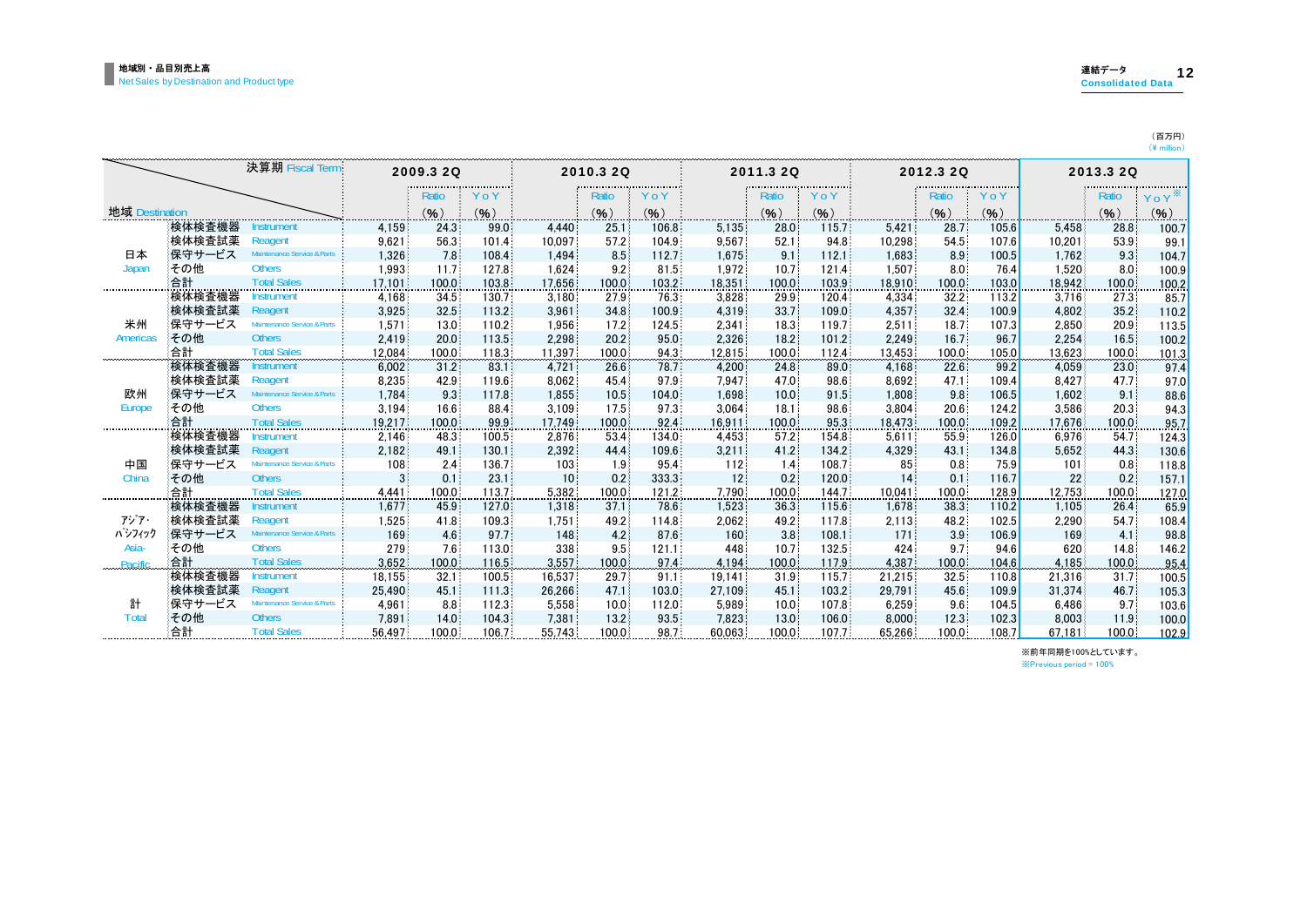#### 所在地別売上高および営業利益の状況[第2四半期累計] しんしょう しんしょう しんしん しんしん こうしんしょう こうしゅうしょう

連結データ

(百万円)

## Net Sales and Operating Income (Loss) by Geographical Region

(Net Sales and Operating Income (Loss) of Subsidiaries in the Region) [2nd Quarter]

|                     |                         |                                                  |                    |                   |       |                    |           |       |                    |           |       |                    |           |         |                    |           |          | $($ ¥ million $)$  |
|---------------------|-------------------------|--------------------------------------------------|--------------------|-------------------|-------|--------------------|-----------|-------|--------------------|-----------|-------|--------------------|-----------|---------|--------------------|-----------|----------|--------------------|
|                     |                         | 決算期 Fiscal Term                                  |                    | 2009.3 2Q         |       |                    | 2010.3 2Q |       |                    | 2011.3 20 |       |                    | 2012.3 2Q |         |                    | 2013.3 2Q |          | 2013.3 通期予想        |
|                     |                         |                                                  |                    |                   |       |                    |           |       |                    |           |       |                    |           |         |                    |           | .        | (Forecast)         |
|                     |                         |                                                  |                    | Ratio<br>÷        | YoY   |                    | Ratio     | YoY   |                    | Ratio     | Y o Y |                    | Ratio     | YoY     |                    | Ratio     | $Y_0Y^*$ |                    |
|                     | 所在地 Geographical Region |                                                  |                    | $(\% )$           | (%)   |                    | (%)       | (%)   |                    | $($ % $)$ | (%)   |                    | (%)       | $(\% )$ |                    | (%)       | (%)      |                    |
|                     | 外部売上高                   | <b>Sales to Customers</b>                        | 17,959             | 51.8              | 104.3 | 18,531             | 57.4      | 103.2 | 19.747             | 53.7      | 106.6 | 20,838             | 50.6      | 105.5   | 20,143             | 50.0      | 96.7     | 43,300             |
|                     | 内部売上高                   | Intra-area Transfer                              | 16,739             | 48.2              | 121.9 | 13,750             | 42.6      | 82.1  | 17.028             | 46.3      | 123.8 | 20,345             | 49.4      | 119.5   | 20.124             | 50.0      | 98.9     | 43,000             |
| 日本                  | 売上高 計                   | <b>Total Sales</b>                               | 34,699             | 100.0             | 112.1 | 32,281             | 100.0     | 93.0  | 36.775             | 100.0     | 113.9 | 41,183             | 100.0     | 112.0   | 40.268             | 100.0     | 97.8     | 86,300             |
| Japan               | 営業費用                    | <b>Operating Expenses</b>                        | 30,828             | 88.8              | 112.3 | 30,737             | 95.2      | 99.7  | 33,058             | 89.9      | 107.6 | 35,968             | 87.3      | 108.8   | 35,175             | 87.4      | 97.8     | 76,650             |
|                     | 営業利益                    | <b>Operating Income</b>                          | 3.870              | 11.2              | 110.2 | 1.544              | 4.8       | 39.9  | 3,717              | 10.1      | 240.7 | 5,215              | 12.7      | 140.3   | 5.092              | 12.6      | 97.6     | 9,650              |
|                     | 外部売上高                   | <b>Sales to Customers</b>                        | 12,055             | 100.0             | 118.4 | 11,363             | 100.0     | 94.3  | 12,400             | 100.0     | 109.1 | 12,688             | 100.0     | 102.3   | 13,249             | 100.0     | 104.4    | 27,540             |
|                     | 内部売上高                   | Intra-area Transfer                              |                    |                   |       |                    | 0.0       |       |                    | 0.0       | 100.0 |                    | 0.0       | 100.0   |                    | 0.0       | 100.0    |                    |
| 米州                  | 売上高 計                   | <b>Total Sales</b>                               | 12.056             | 100.0             | 118.2 | 11.364             | 100.0     | 94.3  | 12.401             | 100.0     | 109.1 | 12.690             | 100.0     | 102.3   | 13.251             | 100.0     | 104.4    | 27,540             |
| Americas            | 営業費用                    | <b>Operating Expenses</b>                        | 11,503             | 95.4              | 118.4 | 10,197             | 89.7      | 88.6  | 10,936             | 88.2      | 107.2 | 11,448             | 90.2      | 104.7   | 12,422             | 93.7      | 108.5    | 26,000             |
|                     | 営業利益                    | <b>Operating Income</b>                          | 552                | 4.6 <sup>°</sup>  | 115.2 | 1.167              | 10.3      | 211.4 | 1.465              | 11.8      | 125.5 | 1.242              | 9.8       | 84.8    | 829                | 6.3       | 66.7     | 1,540              |
|                     | 外部売上高                   | <b>Sales to Customers</b>                        | 19,183             | 98.4              | 99.8  | 17,725             | 98.5      | 92.4  | 16,896             | 99.2      | 95.3  | 18,382             | 98.8      | 108.8   | 17,607             | 98.8      | 95.8     | 37,640             |
|                     | 内部売上高                   | Intra-area Transfer                              | 320                | 1.6               | 142.9 | 269                | 1.5       | 84.1  | 139                | 0.8       | 51.7  | 230                | 1.2       | 165.5   | 215                | 1.2       | 93.5     | 300                |
| 欧州                  | 売上高 計                   | <b>Total Sales</b>                               | 19,504             | 100.0             | 100.3 | 17,995             | 100.0     | 92.3  | 17,035             | 100.0     | 94.7  | 18,612             | 100.0     | 109.3   | 17,822             | 100.0     | 95.8     | 37,940             |
| Europe              | 営業費用                    | <b>Operating Expenses</b>                        | 16,632             | 85.3              | 96.3  | 15,377             | 85.5      | 92.5  | 14.447             | 84.8      | 94.0  | 15.910             | 85.5      | 110.1   | 15.186             | 85.2      | 95.4     | 32,000             |
| .                   | 営業利益                    | Operating Income                                 | 2,871              | 14.7 <sup>°</sup> | 132.4 | 2,618              | 14.5      | 91.2  | 2,588              | 15.2      | 98.9  | 2,702              | 14.5      | 104.4   | 2,636              | 14.8      | 97.6     | 5,940              |
|                     | 外部売上高                   | Sales to Customers                               | 4,441              | 99.9              | 113.7 | 5,382              | 99.9      | 121.2 | 7,790              | 100.0     | 144.7 | 10,041             | 100.0     | 128.9   | 12,752             | 100.0     | 127.0    | 22,500             |
|                     | 内部売上高                   | Intra-area Transfer                              | 2.                 | 0.0               | 22.2  | 2 <sub>1</sub>     | 0.0       | 100.0 | 3                  |           | 150.0 |                    |           | 66.7    | $\overline{2}$     |           | 100.0    |                    |
| 中国                  | 売上高 計                   | <b>Total Sales</b>                               | 4.444              | 100.0             | 113.5 | 5.385              | 100.0     | 121.2 | 7.793              | 100.0     | 144.7 | 10.044             | 100.0     | 128.9   | 12.754             | 100.0     | 127.0    | 22,500             |
| China               | 営業費用                    | <b>Operating Expenses</b>                        | 3.959              | 89.1              | 113.4 | 4,121              | 76.5      | 104.1 | 6.346              | 81.4      | 154.0 | 8.517              | 84.8      | 134.2   | 11.200             | 87.8      | 131.5    | 20,450             |
|                     | 営業利益                    | Operating Income                                 | 484                | 10.9 <sub>1</sub> | 114.2 | 1,263              | 23.5      | 261.0 | 1.446              | 18.6      | 114.5 | 1,526              | 15.2      | 105.5   | 1.554              | 12.2      | 101.8    | 2,050              |
|                     | 外部売上高                   | <b>Sales to Customers</b>                        | 2,857              | 96.7              | 117.1 | 2,740              | 97.5      | 95.9  | 3,228              | 97.2      | 117.8 | 3,315              | 97.7      | 102.7   | 3.429              | 97.8      | 103.4    | 9,020              |
| アジア・                | 内部売上高                   | Intra-area Transfer                              | 98                 | 3.3 <sup>°</sup>  | 69.5  | 71                 | 2.5       | 72.4  | 93                 | 2.8       | 131.0 | 78                 | 2.3       | 83.9    | 77                 | 2.2       | 98.7     | 100                |
| パシフィック              | 売上高 計                   | <b>Total Sales</b>                               | 2,955              | 100.0             | 114.5 | 2,811              | 100.0     | 95.1  | 3,321              | 100.0     | 118.1 | 3,393              | 100.0     | 102.2   | 3.506              | 100.0     | 103.3    | 9,120              |
| Asia-               | 営業費用                    | <b>Operating Expenses</b>                        | 2,627              | $88.9 -$          | 116.3 | 2,279              | 81.1      | 86.8  | 2.905              | 87.5      | 127.5 | 3,310              | 97.6      | 113.9   | 3,206              | 91.5      | 96.9     | 8,400              |
| <b>Pacific</b>      | 営業利益                    | Operating Income                                 | 327                | 11.1              | 101.2 | 532                | 18.9      | 162.7 | 416                | 12.5      | 78.2  | 82                 | 2.4       | 19.7    | 299                | 8.5       | 364.6    | 720                |
|                     | 外部売上高                   | <b>Sales to Customers</b>                        | 56,497             | 76.7              | 106.7 | 55,743             | 79.8      | 98.7  | 60,063             | 77.7      | 107.7 | 65,266             | 76.0      | 108.7   | 67,181             | 76.7      | 102.9    | 140,000            |
|                     | 内部売上高                   | Intra-area Transfer                              | 17,162             | 23.3              | 121.5 | 14,095             | 20.2      | 82.1  | 17.265             | 22.3      | 122.5 | 20.657             | 24.0      | 119.6   | 20.421             | 23.3      | 98.9     | 43,400             |
| 計                   | 売上高 計                   | <b>Total Sales</b>                               | 73,659             | 100.0             | 109.8 | 69,838             | 100.0     | 94.8  | 77.328             | 100.0     | 110.7 | 85,923             | 100.0     | 111.1   | 87.603             | 100.0     | 102.0    | 183,400            |
| Total               | 営業費用                    | <b>Operating Expenses</b>                        | 65.552             | 89.0              | 108.9 | 62,712             | 89.8      | 95.7  | 67.694             | 87.5      | 107.9 | 75.154             | 87.5      | 111.0   | 77.190             | 88.1      | 102.7    | 163,500            |
|                     | 営業利益                    | Operating Income                                 | 8.107              | 11.0              | 117.3 | 7.126              | 10.2      | 87.9  | 9.634              | 12.5      | 135.2 | 10.768             | 12.5      | 111.8   | 10,412             | 11.9      | 96.7     | 19,900             |
|                     | 外部売上高<br>内部売上高          | <b>Sales to Customers</b><br>Intra-area Transfer |                    |                   |       |                    |           |       |                    |           |       |                    |           |         |                    |           |          |                    |
| 消去/                 |                         |                                                  | $\Delta$ 17.162    |                   |       | △14.095            |           |       | $\triangle$ 17.265 |           |       | $\Delta$ 20.657    |           |         | △20.421            |           |          | $\triangle$ 43,400 |
| 全社                  | 売上高 計                   | <b>Total Sales</b>                               | $\triangle$ 17.162 |                   |       | $\triangle$ 14,095 |           |       | $\Delta$ 17,265    | -1        |       | $\triangle$ 20,657 |           |         | $\triangle$ 20,421 |           |          | $\triangle$ 43,400 |
| <b>Eliminations</b> | 営業費用                    | <b>Operating Expenses</b>                        | $\Delta$ 15.982    |                   |       | $\Delta$ 14,107    |           |       | $\Delta$ 17.187    |           |       | $\Delta$ 19,325    |           |         | $\triangle$ 20,599 |           |          | $\triangle$ 43,500 |
| Corporate           | 営業利益                    | Operating Income                                 | $\triangle$ 1.179  |                   |       | 12 <sup>1</sup>    |           |       | $\triangle$ 77     |           |       | $\triangle$ 1.331  |           |         | 178                |           |          | 100                |
|                     | 外部売上高                   | <b>Sales to Customers</b>                        | 56,497             | 100.0             | 106.7 | 55,743             | 100.0     | 98.7  | 60,063             | 100.0     | 107.7 | 65,266             | 100.0     | 108.7   | 67,181             | 100.0     | 102.9    | 140,000            |
|                     | 内部売上高                   | Intra-area Transfer<br><b>Total Sales</b>        |                    |                   |       |                    |           |       |                    |           |       |                    |           |         |                    |           |          |                    |
| 連結                  | 売上高 計                   |                                                  | 56,497             | 100.0             | 106.7 | 55,743             | 100.0     | 98.7  | 60.063             | 100.0     | 107.7 | 65,266             | 100.0     | 108.7   | 67,181             | 100.0     | 102.9    | 140,000            |
| Consolidated        | 営業費用                    | <b>Operating Expenses</b>                        | 49,569             | 87.7              | 106.6 | 48,604             | 87.2      | 98.1  | 50.507             | 84.1      | 103.9 | 55,829             | 85.5      | 110.5   | 56,590             | 84.2      | 101.4    | 120,000            |
|                     | 営業利益                    | Operating Income                                 | 6.927              | $12.3 -$          | 107.2 | 7.138              | 12.8      | 103.0 | 9.556              | 15.9      | 133.9 | 9.437              | 14.5      | 98.8    | 10,591             | 15.8      | 112.2    | 20,000             |

●日本所在地には、韓国、モンゴル、アイデックス社向けなどの売上、利益を含みます。

●Sales and Operating Income in Japan include those to Korea, Mongolia, IDEXX and other countries.

※前年同期を100%としています。

●通期予想は、2012年11月に修正したものです。 ※Previous period = 100% ●Business forecast was revised in November 2012.

●アジア・パシフィック所在地には、韓国、モンゴルなどの売上、利益を含みません。

●Sales in Asia Pacific exclude Korea and Mongolia.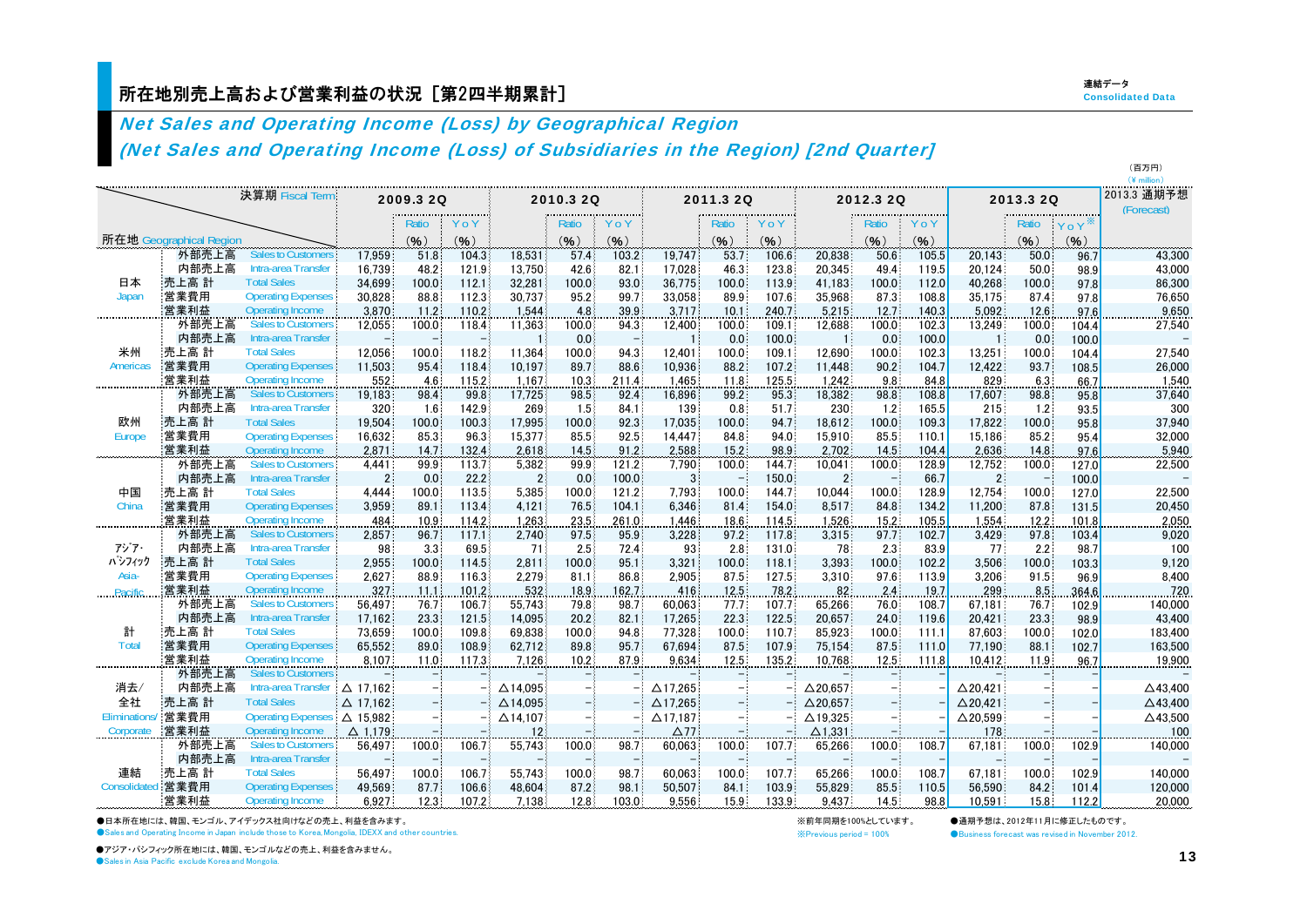### 単独データ Non-Consolidated Data

## 主要単独財務指標 [第2四半期累計]

## Non-Consolidated Financial Summary [2nd Quarter]

| 項目 ltem       |                                                          |       | 決算期 Fiscal Term       | 2009.3 20 | 2010.3 20 | 2011.3 20        | 2012.3 20 | 2013.3 20 |
|---------------|----------------------------------------------------------|-------|-----------------------|-----------|-----------|------------------|-----------|-----------|
| 売上高           | Net Sales                                                | (百万円) | $(Y \text{ million})$ | 34.056    | 31.772    | 36.181           | 40.618    | 39.763    |
| 営業利益          | Operating Income                                         | (百万円) | $(*$ million)         | 3.524     | 1.075     | 3.034            | 4.684     | 4.466     |
| 経常利益          | Ordinary Income                                          | (百万円) | $(*$ million)         | 5.747     | 3.639     | 5.464            | 6.877     | 5.713     |
| 当期純利益         | Net Income                                               | (百万円) | $(Y \text{ million})$ | 3.357     | 2.828     | 4.143            | 5.075     | 4.114     |
| 1株当たり配当金      | Cash Divdends per Share                                  | (H)   | $(\yen)$              |           |           |                  |           |           |
| <うち1株当たり中間配当> | <interim cash="" dividends="" per="" share=""></interim> |       |                       |           |           |                  |           |           |
| 1株当たり当期純利益    | Net Income per Share                                     | (円)   | $(\yen)$              |           |           |                  |           |           |
| 自己資本当期純利益率    | Return on Equity [ROE]                                   | (96)  |                       |           |           |                  |           |           |
| 売上総利益率        | <b>Gross Profit per Net Sales</b>                        | (96)  |                       | 56.4      | 54.2      | 55.2             | 55.6      | 55.9      |
| 売上高経常利益率      | <b>Ordinary Income per Net Sales</b>                     | (96)  |                       | 16.9      | 11.5      | 15.1             | 16.9      | 14.4      |
| 売上高当期純利益率     | Net Income per Net Sales                                 | (96)  |                       | 9.9       | 8.9       | 1.5 <sub>1</sub> | 12.5      | 10.3      |

| 項目       |                              |       | 決算期 Fiscal Term   | 2009.3 20 | 2010.3 20 | 2011.3 20 | 2012.3 20 | 2013.3 20 |
|----------|------------------------------|-------|-------------------|-----------|-----------|-----------|-----------|-----------|
| 資本金      | Capital Stock                | (百万円) | $(4$ million)     | 8.668     | 8.705     | 8.951     | 9.128     | 9.356     |
| 発行済株式数   | Number of Shares Issued      | (千株)  | (thousand shares) | 51.223.9  | 51.268.3  | 51.429.6  | 102.985.2 | 103.146.8 |
| 純資産      | <b>Net Assets</b>            | (百万円) | $(Y$ million)     | 75.401    | 75.910    | 78.966    | 83.704    | 87.057    |
| 総資産      | <b>Total Assets</b>          | (百万円) | (4 million)       | 101.361   | 100.062   | 99.542    | 107.132   | 110.436   |
| 有利子負債    | Interest-bearing Liabilities | (百万円) | $(4$ million)     | 6.984     | 6.551     | 2.521     | 3.063     | .735      |
| 自己資本比率   | <b>Equity Ratio</b>          | (96)  |                   | 74.0      | 75.2      | 78.7      | 77.6      | 78.4      |
| 1株当たり純資産 | Net Assets per Share         | (円)   |                   | 1.466.73  | .469.96   | .526.13   | 808.96    | 841.09    |
| 従業員数     | Numher of Employees          |       |                   | 443       | 517       | .690      | .770      | .845      |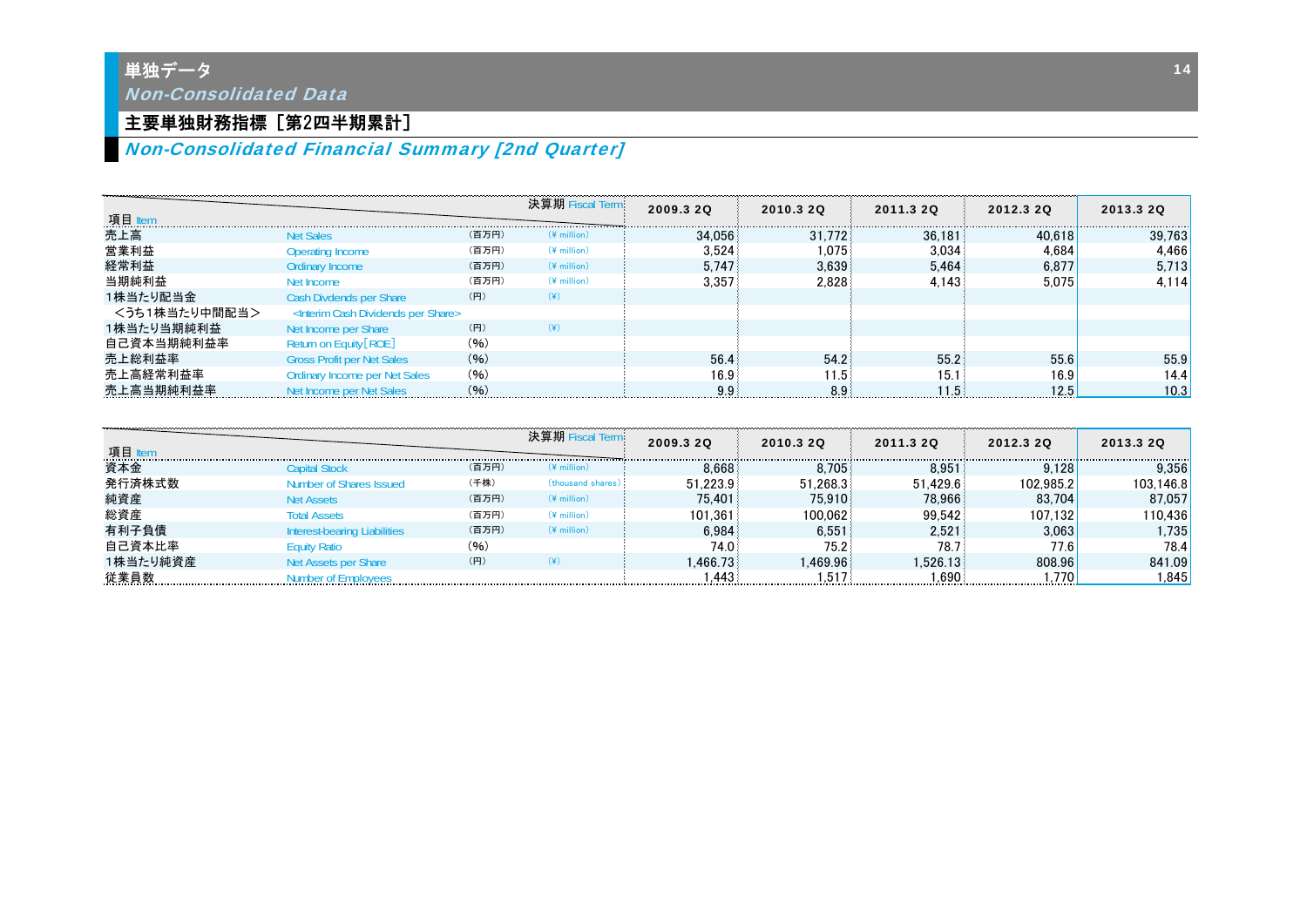#### 関連データ Associated Data

#### 株式情報

Stock Information



'09.3 '10.3 '11.3 '12.3 '12.9

'09.3 '10.3 '11.3 '12.3 '12.9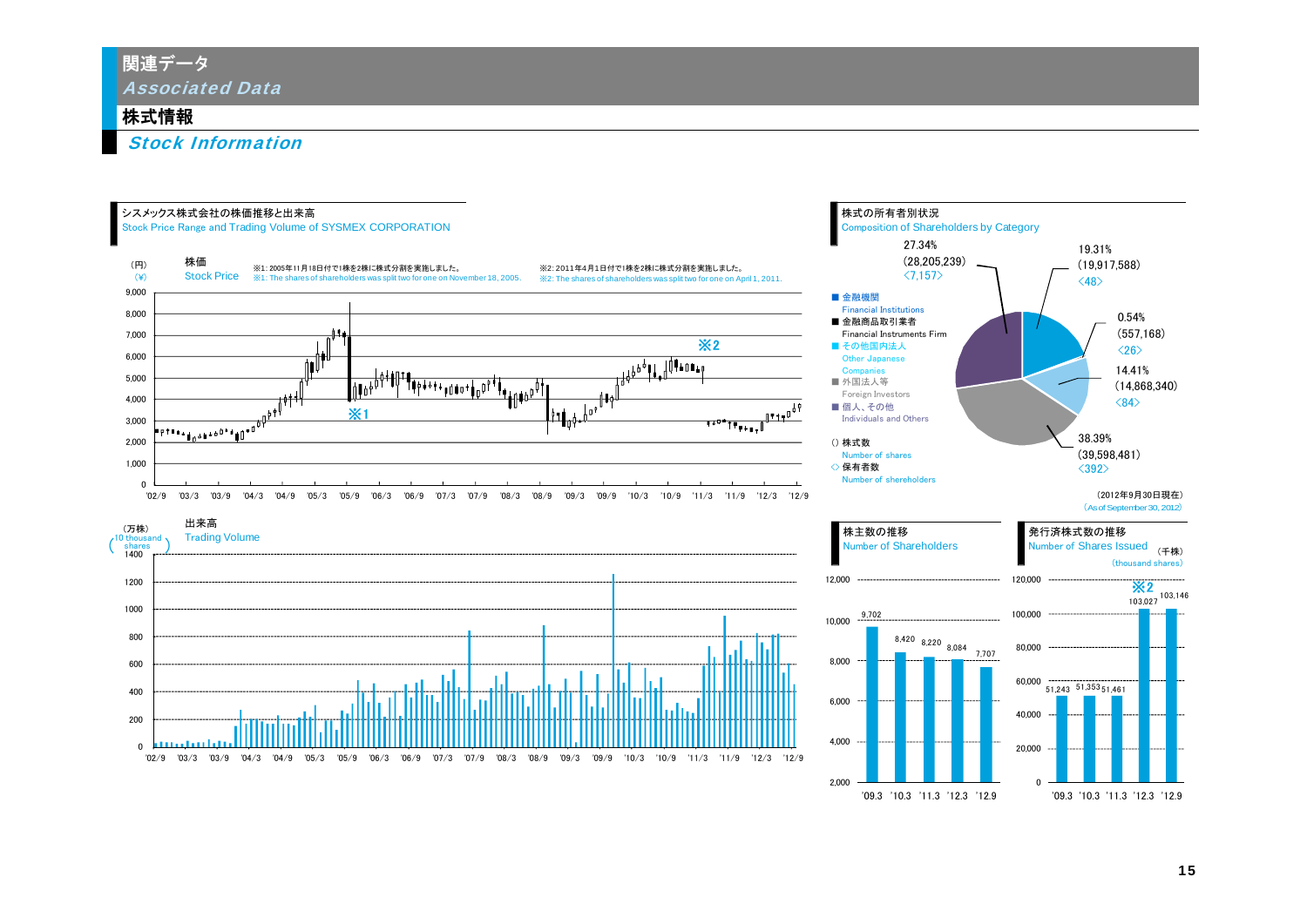Corporate Data

| シスメックス株式会社<br><b>Sysmex Corporation</b>  |                                                                                                  |                       | 臨床検査機器、検査用試薬ならびに関連ソフトウェアなどの<br>開発·製造·販売·輸出入                                                                                |                         |                                                      |  |  |  |  |
|------------------------------------------|--------------------------------------------------------------------------------------------------|-----------------------|----------------------------------------------------------------------------------------------------------------------------|-------------------------|------------------------------------------------------|--|--|--|--|
| <b>Address of Head Office</b>            | 651-0073<br>5 <sub>1</sub><br>1-5-1, Wakinohama-Kaigandori, Chuo-ku, Kobe, Hyogo 651-0073, Japan | Main Line of Business | Development, manufacture, sales, import and export of diagnostics<br>instruments and reagents, and related software        |                         |                                                      |  |  |  |  |
| Telephone<br>A XFacsimile                | $(078)$ 265-0500<br>$(078)$ 265-0524                                                             |                       |                                                                                                                            |                         |                                                      |  |  |  |  |
| Date of Establishment                    | 43 2 20<br>February 20, 1968                                                                     | <b>Customers</b>      | National and public hospitals, general hospitals,<br>and other medical institutions, universities, and research institutes |                         |                                                      |  |  |  |  |
| Paid-in Capital                          | 9, 356, 035, 267<br>(¥ thousand)                                                                 |                       |                                                                                                                            |                         |                                                      |  |  |  |  |
|                                          | 2, 159<br>Non-Consolidated)                                                                      |                       | <b>Head Office</b>                                                                                                         | Sendai Branch           | Niigata Sales Office                                 |  |  |  |  |
|                                          | Consolidated)<br>5,481<br>※嘱託及びパートタイマーなどを含む                                                      |                       | <b>Tokyo Office</b>                                                                                                        | Kita Kanto Branch       | <b>Chiba Sales Office</b>                            |  |  |  |  |
| <b>Number of Employees</b>               | Including part-time employee<br>39.1<br>average age<br>10.7<br>average years of employment       |                       | Technopark                                                                                                                 | <b>Tokyo Branch</b>     | <b>Shizuoka Sales Office</b>                         |  |  |  |  |
|                                          |                                                                                                  |                       | <b>Solution Center</b>                                                                                                     | Nagoya Branch           | Kanazawa Sales Office                                |  |  |  |  |
| Number of Shares Issued                  | 103, 146<br>(thousand shares)                                                                    |                       | Kakogawa Factory                                                                                                           | Osaka Branch            | <b>Kyoto Sales Office</b>                            |  |  |  |  |
|                                          |                                                                                                  | <b>Offices</b>        | <b>Protein Development Center</b>                                                                                          | <b>Hiroshima Branch</b> | <b>Kobe Sales Office</b>                             |  |  |  |  |
| <b>Settlement Day</b>                    | 31<br>3<br>March 31                                                                              |                       |                                                                                                                            | <b>Fukuoka Branch</b>   | <b>Takamatsu Sales Office</b>                        |  |  |  |  |
|                                          | <b>Tokyo Stock Exchange, First Section</b>                                                       |                       |                                                                                                                            |                         | Sapporo Sales Office  Okayama Sales Office           |  |  |  |  |
| <b>Stock Listings</b>                    | <b>Osaka Securities Exchange, First Section</b>                                                  |                       |                                                                                                                            |                         | Morioka Sales Office Kagoshima Sales Office          |  |  |  |  |
|                                          |                                                                                                  |                       |                                                                                                                            |                         | Nagano Sales Office Metropolitan Area Service Center |  |  |  |  |
| Nb.<br><b>Stock Exchange Code Number</b> | 6869                                                                                             |                       |                                                                                                                            |                         |                                                      |  |  |  |  |

2011 4 1 1 2 The shares of shareholders was split two for one on April 1, 2011.

 $(2012 \ 9 \ 30 \ (As of September 30, 2012)$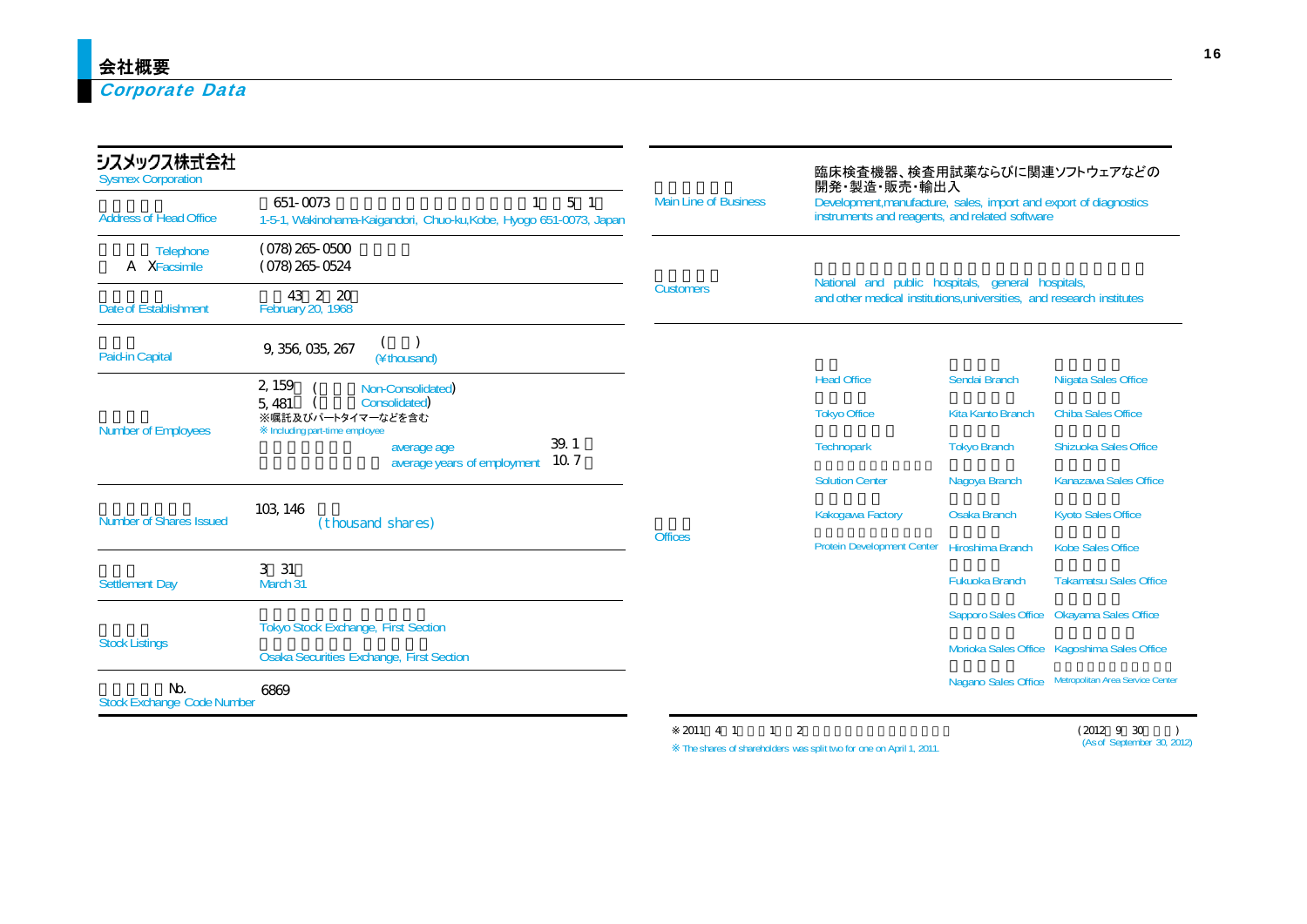#### Consolidated Subsidiaries and Affiliates

(As of September 30, 2012) シスメックス国際試薬株式会社Sysmex International Reagents Co., Ltd. 日本 Japan Japan 100 シスメックスRA株式会社Sysmex RA Co., Ltd. **日本 日本 Japan 100** シスメックスメディカ株式会社 Sysmex Medica Co., Ltd. **日本 日本 Japan 100** シスメックスTMC株式会社Sysmex TMC Co., Ltd. **日本 日本 Japan 100** シスメックスCNA株式会社Sysmex CNA Co., Ltd. **日本 日本 Japan 100** シスメックス・ビオメリュー株式会社\* Sysmex bioMérieux Co., Ltd.\* 日本 Japan Japan 34 Sysmex America, Inc. 米国 U.S.A. 100 Sysmex Reagents America, Inc. 100 and the control of the control of the control of the control of the control of the control of the control of the control of the control of the control of the control of the control of the Sysmex Canada, Inc. カナダ Canada 100 Sysmex do Brasil Industria e Comercio Ltda. ブラジル Brazil 100 Sysmex Europe GmbH **100**<br>Sysmex Europe GmbH the Sysmex Europe GmbH strategies in the system of the system of the system of the system of the system of the system of the system of the system of the system of the system of Sysmex Deutschland GmbH ドイツ Germany 100 Sysmex UK Limited 英国 U.K. 100 Sysmex France S.A.S. フランス France 100 Sysmex Espana S.L. スペイン Spain スペイン Spain コンピュータ in the settlement of the settlement of the settlement of the settlement of the settlement of the settlement of the settlement of the settlement of the settlement of the set Sysmex Polska Sp.z o.o. ポーランド Poland 100 - Sysmex Middle East FZ-LLC しかものには、このことによることによることによることによることによることによる。 プラブ首長国連邦 UAE 100 - 100 Sysmex South Africa (Ptv) Ltd. 100 and the control of the control of the control of the control of the control of the control of the control of the control of the control of the control of the control of the control of t 他13社 希森美康医用電子(上海)有限公司Sysmex Shanghai Ltd. **中国** China 2001 - 100 済南希森美康医用電子有限公司Jinan Sysmex Medical Electronics Co., Ltd. 中国 China China 100 希森美康香港有限公司Sysmex Hong Kong Limited **中国** China China 100 希森美康生物科技(無錫)有限公司Sysmex Wuxi Co., Ltd. **中国 China** China 100 Sysmex Asia Pacific Pte Ltd. 2000 - 2000 - 2000 - 2010 - 2010 - 2010 - 2010 - 2010 - 3ingapore 2010 - 100 - 100 Sysmex (Malaysia) Sdn Bhd マレーシア Malaysia 100 - 100 Malaysia 100 - 100 Malaysia 100 Malaysia 100 Malaysia 100 Malaysia Sysmex (Thailand) Co., Ltd. 2000 No. 2000 No. 2000 No. 2010 No. 2010 No. 2010 No. 2010 No. 2010 No. 2010 No. 2010 No. 2010 No. 2010 No. 2010 No. 2010 No. 2010 No. 2010 No. 2010 No. 2010 No. 2010 No. 2010 No. 2010 No. 201 PT. Sysmex Indnesia インドネシア Indonesia インドネシア Indonesia コロロ Sysmex Vietnam Company Limited ベトナム Vietnam 100 Sysmex Transasia Services Pvt. Ltd. インド India 51 Sysmex TAIWAN Co., Ltd. 台湾 Taiwan 100 Sysmex New Zealand Limited しょうかん こうしょう しゅうしょう しゅうしょう しゅうしゅう エュージーランド New Zealand トランド New Zealand コロロ 所在地Corporate Name Location Equity Qwnership by Group

\*

(2012年9月30日現在)